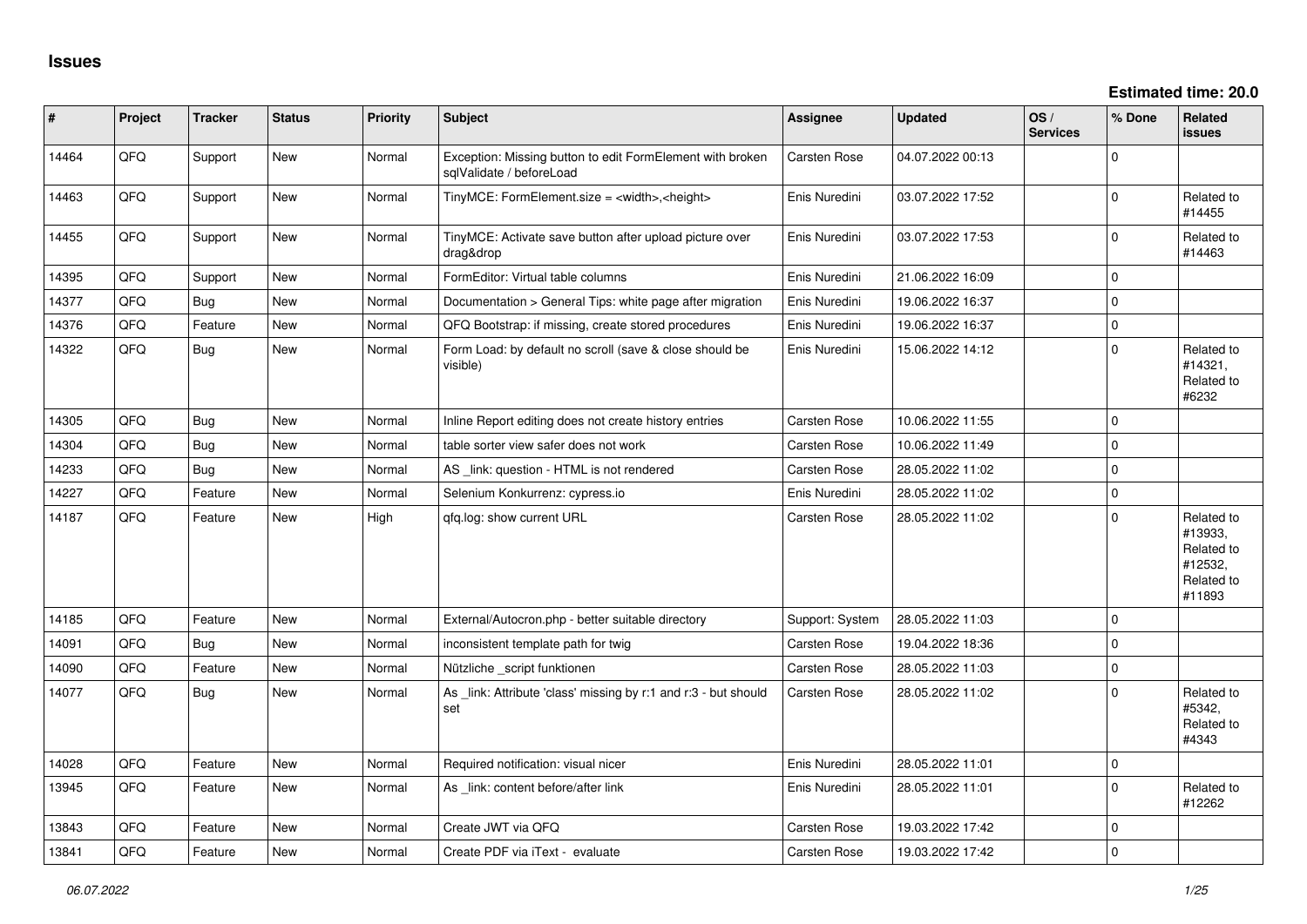| ∦     | Project | <b>Tracker</b> | <b>Status</b> | <b>Priority</b> | Subject                                                                                                                                             | Assignee               | <b>Updated</b>   | OS/<br><b>Services</b> | % Done      | Related<br><b>issues</b> |
|-------|---------|----------------|---------------|-----------------|-----------------------------------------------------------------------------------------------------------------------------------------------------|------------------------|------------------|------------------------|-------------|--------------------------|
| 13757 | QFQ     | Feature        | <b>New</b>    | High            | QR / Bar-Code Plugin                                                                                                                                | Enis Nuredini          | 19.03.2022 17:43 |                        | $\mathbf 0$ |                          |
| 13716 | QFQ     | Bug            | <b>New</b>    | High            | Firefox ask to store username/password                                                                                                              | Enis Nuredini          | 30.05.2022 09:31 |                        | $\mathbf 0$ | Related to<br>#13827     |
| 13706 | QFQ     | Bug            | New           | Normal          | Wrong CheckType in FieldElement LastStatus of Form Cron                                                                                             | Carsten Rose           | 21.01.2022 18:20 |                        | $\mathbf 0$ |                          |
| 13700 | QFQ     | Feature        | <b>New</b>    | Normal          | Redesign qfq.io Seite                                                                                                                               | Carsten Rose           | 19.03.2022 17:43 |                        | $\mathbf 0$ |                          |
| 13659 | QFQ     | <b>Bug</b>     | <b>New</b>    | Normal          | wrong sanitize class applied to R-store                                                                                                             | Carsten Rose           | 15.01.2022 14:23 |                        | $\mathbf 0$ |                          |
| 13647 | QFQ     | Bug            | <b>New</b>    | Normal          | Autofocus funktioniert nicht auf Chrome                                                                                                             | Benjamin Baer          | 19.03.2022 17:44 |                        | 0           |                          |
| 13609 | QFQ     | Feature        | <b>New</b>    | Normal          | QFQ Introduction: Seite aufloesen                                                                                                                   | Philipp<br>Gröbelbauer | 28.05.2022 11:02 |                        | $\mathbf 0$ |                          |
| 13592 | QFQ     | Bug            | <b>New</b>    | Normal          | QFQ Build Queue: das vergeben von Tags klappt nicht. Es<br>werden keine Releases gebaut.                                                            | Carsten Rose           | 19.03.2022 17:45 |                        | $\mathbf 0$ |                          |
| 13528 | QFQ     | Bug            | New           | Normal          | qfq.io > releases: es wird kein neues Release angelegt                                                                                              | Benjamin Baer          | 19.03.2022 17:46 |                        | $\mathbf 0$ |                          |
| 13467 | QFQ     | Feature        | <b>New</b>    | Normal          | ChangeLog Generator                                                                                                                                 | Carsten Rose           | 19.03.2022 17:46 |                        | 0           | Related to<br>#11460     |
| 13460 | QFQ     | Bug            | New           | Normal          | Doc: Password set/reset  password should not processed<br>with 'html encode'                                                                        | Carsten Rose           | 19.03.2022 17:46 |                        | $\mathbf 0$ |                          |
| 13451 | QFQ     | Bug            | New           | Normal          | Character Counter / Max Character: Problem in Safari                                                                                                | Carsten Rose           | 15.04.2022 17:18 |                        | $\mathbf 0$ |                          |
| 13354 | QFQ     | Feature        | <b>New</b>    | Normal          | Using Websocket in QFQ                                                                                                                              | Carsten Rose           | 05.07.2022 16:26 |                        | $\mathbf 0$ | Related to<br>#11076     |
| 13332 | QFQ     | Bug            | <b>New</b>    | Normal          | Multi Form: Required Felder werden visuell nicht markiert.                                                                                          | Carsten Rose           | 19.03.2022 17:47 |                        | $\mathbf 0$ |                          |
| 13331 | QFQ     | Bug            | <b>New</b>    | Normal          | Multi Form: Clear Icon misplaced                                                                                                                    | Carsten Rose           | 19.03.2022 17:47 |                        | $\mathbf 0$ |                          |
| 12989 | QFQ     | <b>Bug</b>     | <b>New</b>    | Normal          | empty string does not trigger dynamic update                                                                                                        | Enis Nuredini          | 28.05.2022 11:09 |                        | $\mathbf 0$ |                          |
| 12974 | QFQ     | Bug            | New           | High            | Sanitize Queries in Action-Elements                                                                                                                 | Carsten Rose           | 07.12.2021 17:19 |                        | $\mathbf 0$ |                          |
| 12716 | QFQ     | Bug            | New           | Normal          | template group: Pattern only applied to first instance                                                                                              | Carsten Rose           | 19.03.2022 17:47 |                        | $\mathbf 0$ |                          |
| 12714 | QFQ     | Bug            | <b>New</b>    | Normal          | Conversion of GIF to PDF broken when GIF contains Alpha.                                                                                            | Carsten Rose           | 19.03.2022 17:49 |                        | $\mathbf 0$ |                          |
| 12702 | QFQ     | Bug            | <b>New</b>    | High            | templateGroup: broken in multiDb Setup                                                                                                              | Carsten Rose           | 14.12.2021 16:02 |                        | $\mathbf 0$ |                          |
| 12679 | QFQ     | Feature        | <b>New</b>    | Normal          | tablesorter: custom column width                                                                                                                    | Carsten Rose           | 16.06.2021 11:10 |                        | $\mathbf 0$ |                          |
| 12670 | QFQ     | Bug            | New           | High            | Dropdown-Menu classes können nicht mehr angegeben<br>werden                                                                                         | Carsten Rose           | 07.12.2021 17:19 |                        | $\mathbf 0$ |                          |
| 12664 | QFQ     | Feature        | New           | Normal          | TinyMCE: report/remove malicous HTML/JS Code                                                                                                        | Carsten Rose           | 19.03.2022 17:47 |                        | $\pmb{0}$   | Related to<br>#14320     |
| 12603 | QFQ     | Feature        | New           | Normal          | Dropdown (Select), Radio, checkbox:<br>itemListAlways={{!SELECT key, value}}                                                                        | Carsten Rose           | 19.03.2022 17:47 |                        | $\mathbf 0$ |                          |
| 12581 | QFQ     | Bug            | New           | Normal          | Form.forward=close: Record 'new' in new browser tab ><br>save (& close) >> Form is not reloaded with new created<br>record id and stays in mode=new | Carsten Rose           | 19.03.2022 17:48 |                        | $\mathbf 0$ |                          |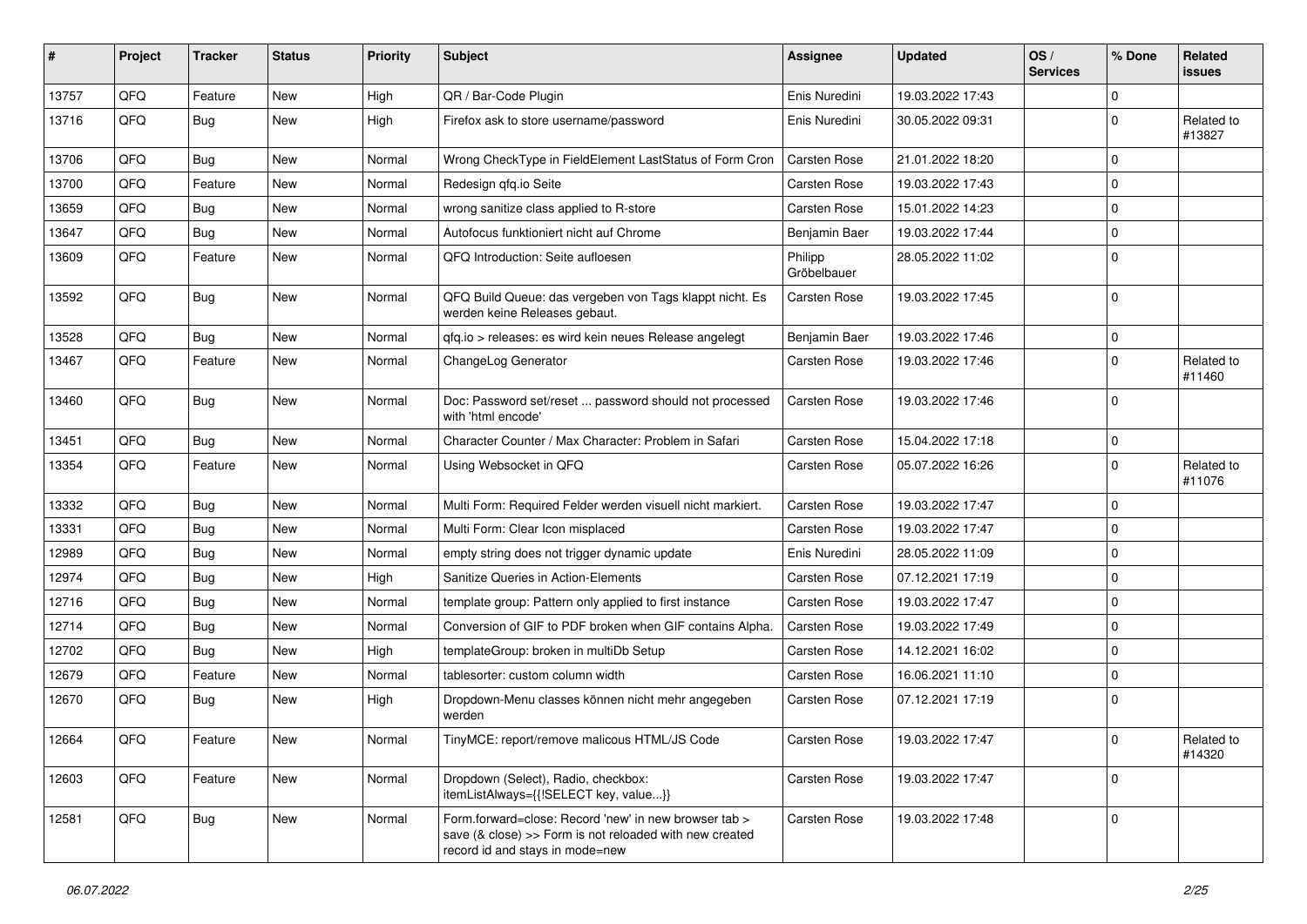| #     | Project | <b>Tracker</b> | <b>Status</b> | <b>Priority</b> | <b>Subject</b>                                                                                                                        | <b>Assignee</b> | <b>Updated</b>   | OS/<br><b>Services</b> | % Done         | Related<br><b>issues</b>                                              |
|-------|---------|----------------|---------------|-----------------|---------------------------------------------------------------------------------------------------------------------------------------|-----------------|------------------|------------------------|----------------|-----------------------------------------------------------------------|
| 12556 | QFQ     | Feature        | New           | Normal          | Pills Title: colored = static or dynamic on allrequiredgiven                                                                          | Benjamin Baer   | 19.03.2022 17:49 |                        | $\Omega$       |                                                                       |
| 12545 | QFQ     | Bug            | New           | Urgent          | sql.log not created / updated                                                                                                         | Carsten Rose    | 14.12.2021 16:02 |                        | $\mathbf 0$    |                                                                       |
| 12544 | QFQ     | Feature        | New           | High            | a) ' AS _link' new also as ' AS _format', b) sortierung via<br>'display: none;', c) '_format' benoeitgt nicht zwingend<br>u/U/p/m/z/d | Carsten Rose    | 14.12.2021 16:03 |                        | $\mathbf 0$    |                                                                       |
| 12532 | QFQ     | Feature        | <b>New</b>    | High            | SIP-Parameter bei Seitenaufruf in Browser-Console<br>anzeigen                                                                         | Carsten Rose    | 07.12.2021 17:19 |                        | $\Omega$       | Related to<br>#11893.<br>Related to<br>#14187                         |
| 12520 | QFQ     | <b>Bug</b>     | <b>New</b>    | Normal          | Switch FE User: still active even FE User session expired                                                                             | Carsten Rose    | 19.03.2022 17:48 |                        | $\mathbf 0$    |                                                                       |
| 12513 | QFQ     | Bug            | <b>New</b>    | High            | Implement server side check of maxlength                                                                                              | Carsten Rose    | 07.12.2021 17:19 |                        | $\Omega$       |                                                                       |
| 12512 | QFQ     | Bug            | New           | Normal          | Some MySQL Installation can't use 'stored procedures'                                                                                 | Carsten Rose    | 19.03.2022 17:48 |                        | $\mathbf 0$    |                                                                       |
| 12490 | QFQ     | Feature        | New           | Normal          | Loading Plugins in QFQ - see what tinymce does. (lazy<br>loading)                                                                     | Benjamin Baer   | 08.06.2022 10:37 |                        | $\mathbf 0$    | Related to<br>#12611,<br>Related to<br>#10013,<br>Related to<br>#7732 |
| 12480 | QFQ     | Feature        | <b>New</b>    | Normal          | If QFQ upgrade is running, block further request                                                                                      | Carsten Rose    | 03.05.2021 20:45 |                        | $\mathbf 0$    |                                                                       |
| 12477 | QFQ     | Feature        | New           | Normal          | Support for refactoring: Form, FormElement, diverse<br>Tabellen/Spalten, tt-content Records                                           | Carsten Rose    | 03.05.2021 20:45 |                        | $\mathbf 0$    |                                                                       |
| 12476 | QFQ     | Feature        | <b>New</b>    | Normal          | clearMe: a) should trigger 'dirty', b) sticky on textarea resize                                                                      | Benjamin Baer   | 04.01.2022 08:40 |                        | $\mathbf 0$    | Related to<br>#9528                                                   |
| 12474 | QFQ     | Feature        | <b>New</b>    | Normal          | Check BaseConfigURL if it is given and the the last char is '/'                                                                       | Carsten Rose    | 03.05.2021 20:45 |                        | $\mathbf 0$    |                                                                       |
| 12468 | QFQ     | <b>Bug</b>     | <b>New</b>    | Urgent          | Form: update Form.title after save                                                                                                    | Carsten Rose    | 03.05.2021 21:12 |                        | $\Omega$       |                                                                       |
| 12465 | QFQ     | Feature        | New           | Normal          | QFQ Function: use in FE to fill StoreRecord                                                                                           | Carsten Rose    | 05.05.2021 21:58 |                        | $\mathbf 0$    |                                                                       |
| 12413 | QFQ     | Feature        | <b>New</b>    | Normal          | STORE TYPO3: enhance for {{be users.email:T}},<br>{{fe users.email:T}}                                                                | Carsten Rose    | 03.05.2021 20:45 |                        | $\Omega$       | Related to<br>#12412,<br>Related to<br>#10012                         |
| 12412 | QFQ     | Feature        | New           | Normal          | Action/Escape qualifier 'e' (empty), '0': if given, an empty<br>string (or '0') will be treated as 'not found'                        | Carsten Rose    | 08.05.2021 09:40 |                        | $\Omega$       | Related to<br>#12413,<br>Related to<br>#10012                         |
| 12400 | QFQ     | Feature        | New           | Normal          | Tutorial ist in QFQ Doku, Wird in der Suche gefunden, es<br>gibt aber kein Menupunkt - Inhalt ueberpruefen                            | Carsten Rose    | 03.05.2021 20:45 |                        | $\mathbf 0$    |                                                                       |
| 12330 | QFQ     | Feature        | New           | Normal          | Copy to input field / text area / TinyMCE                                                                                             | Carsten Rose    | 07.04.2021 09:01 |                        | $\mathbf 0$    |                                                                       |
| 12327 | QFQ     | <b>Bug</b>     | New           | Normal          | Copy to clipboard: Glyphicon can not be changed                                                                                       | Carsten Rose    | 27.12.2021 17:59 |                        | $\pmb{0}$      |                                                                       |
| 12269 | QFQ     | Feature        | New           | Normal          | 2FA - Login                                                                                                                           | Carsten Rose    | 03.05.2021 20:45 |                        | $\overline{0}$ |                                                                       |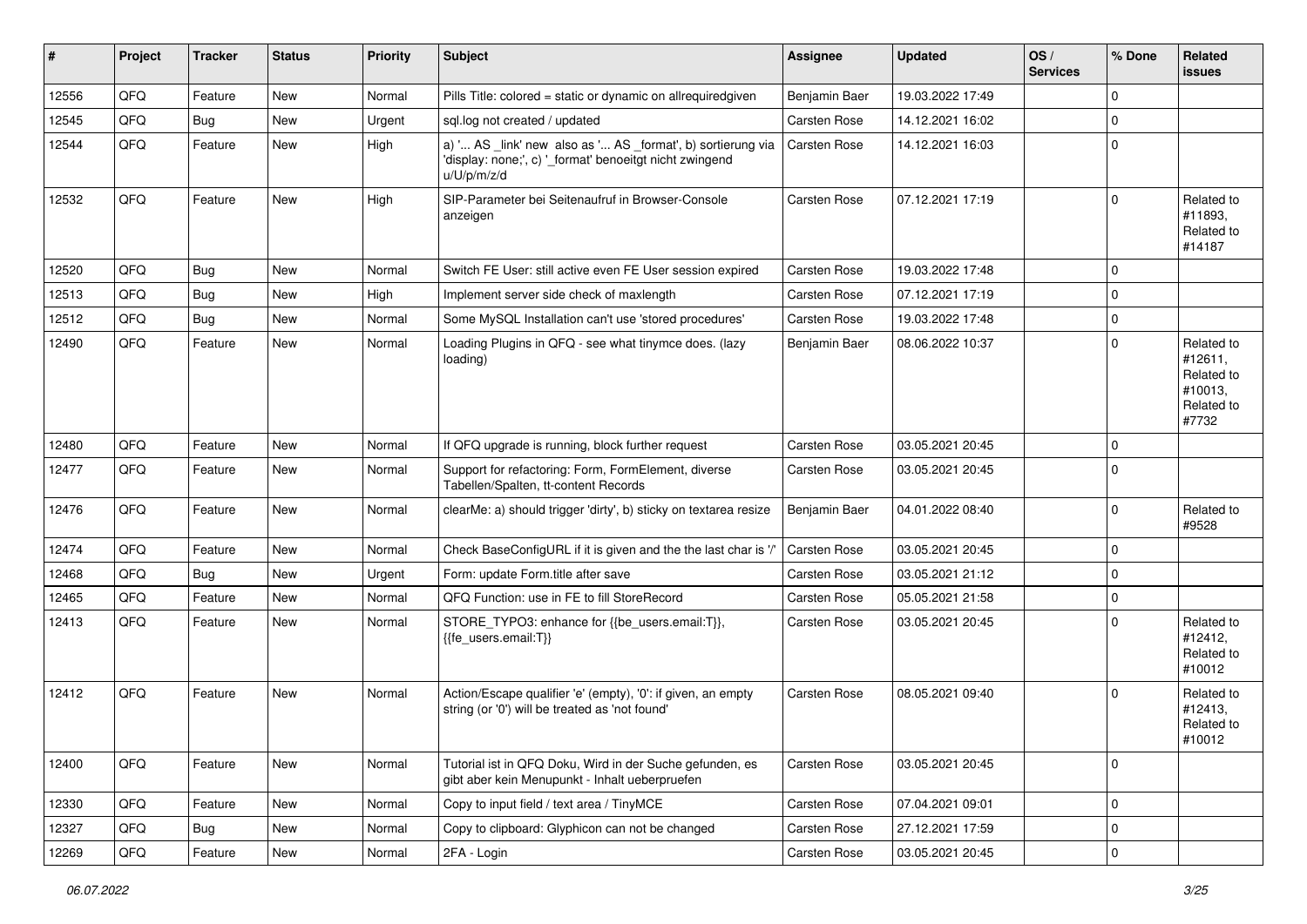| #     | Project | <b>Tracker</b> | <b>Status</b> | <b>Priority</b> | <b>Subject</b>                                                                                       | <b>Assignee</b>                                        | <b>Updated</b>   | OS/<br><b>Services</b> | % Done         | Related<br><b>issues</b>                      |                      |
|-------|---------|----------------|---------------|-----------------|------------------------------------------------------------------------------------------------------|--------------------------------------------------------|------------------|------------------------|----------------|-----------------------------------------------|----------------------|
| 12187 | QFQ     | Bug            | <b>New</b>    | Normal          | Trigger FormAsFile() via Report: probably problem with multi<br>DB setup                             | <b>Carsten Rose</b>                                    | 20.03.2021 21:20 |                        | $\Omega$       |                                               |                      |
| 12186 | QFQ     | Feature        | <b>New</b>    | High            | TinyMCE Config für Objekte                                                                           | Carsten Rose                                           | 07.12.2021 17:19 |                        | 0              | <b>Blocks</b><br>#12632                       |                      |
| 12163 | QFQ     | Feature        | <b>New</b>    | Normal          | Checkbox: table wrap                                                                                 | Carsten Rose                                           | 03.05.2021 20:51 |                        | $\Omega$       |                                               |                      |
| 12162 | QFQ     | Feature        | <b>New</b>    | Normal          | FE.type=sendmail: personalized mailing (several mails) via<br>template                               | <b>Carsten Rose</b>                                    | 03.05.2021 20:45 |                        | $\Omega$       |                                               |                      |
| 12156 | QFQ     | Feature        | <b>New</b>    | Normal          | Form: Optional disable 'leave page'                                                                  |                                                        | 03.05.2021 20:45 |                        | 0              |                                               |                      |
| 12146 | QFQ     | Feature        | <b>New</b>    | Normal          | Autocron Job: Anzeigen wann der naechste Job ausgefuehrt<br>wird, resp das er nicht ausgefuehrt wird | Carsten Rose                                           | 15.03.2021 15:23 |                        | $\Omega$       |                                               |                      |
| 12135 | QFQ     | Feature        | <b>New</b>    | Normal          | Subrecord: Notiz                                                                                     |                                                        | 24.04.2021 16:58 |                        | $\Omega$       |                                               |                      |
| 12133 | QFQ     | <b>Bug</b>     | <b>New</b>    | Normal          | NPM, phpSpreadSheet aktualisieren                                                                    | <b>Carsten Rose</b>                                    | 15.03.2021 09:04 |                        | $\Omega$       |                                               |                      |
| 12119 | QFQ     | Feature        | New           | Normal          | AS paged: error message missing if there ist no 'r' argument.                                        | <b>Carsten Rose</b>                                    | 03.05.2021 20:51 |                        | $\overline{0}$ |                                               |                      |
| 12109 | QFQ     | Feature        | New           | Normal          | Donwload Link: Plain, SIP, Persistent Link, Peristent SIP -<br>new notation                          | Carsten Rose                                           | 03.05.2021 20:45 |                        | $\Omega$       | Related to<br>#12085                          |                      |
| 12066 | QFQ     | Bug            | <b>New</b>    | High            | enterAsSubmit: Forward wird nicht ausgeführt                                                         | Enis Nuredini                                          | 29.05.2022 09:23 |                        | $\Omega$       |                                               |                      |
| 12045 | QFQ     | <b>Bug</b>     | <b>New</b>    | Normal          | templateGroup afterSave FE: Aufruf ohne<br>sglHonorFormElements funktioniert nicht                   | Carsten Rose                                           | 18.02.2021 16:33 |                        | $\Omega$       |                                               |                      |
| 12040 | QFQ     | Bug            | <b>New</b>    | Normal          | FE Mode 'hidden' für zwei FEs auf einer Zeile                                                        | Carsten Rose                                           | 18.02.2021 10:13 |                        | $\Omega$       |                                               |                      |
| 12039 | QFQ     | Feature        | New           | Normal          | Missing htmlSpecialChar() in pre processing on form submit                                           |                                                        | 18.02.2021 00:09 |                        | $\Omega$       | Related to<br>#14320                          |                      |
| 12038 | QFQ     | Feature        | <b>New</b>    | Normal          | a) STORE_VAR: filenameOnlyStripUniq, b) SP:<br>QSTRIPUNIQ()                                          |                                                        | 17.02.2021 23:55 |                        | $\Omega$       |                                               |                      |
| 12024 | QFQ     | Feature        | <b>New</b>    | Normal          | Excel Export: text columns by default decode<br>htmlspeciachar()                                     | <b>Carsten Rose</b>                                    | 17.02.2021 23:55 |                        | 0              | Related to<br>#12022                          |                      |
| 12023 | QFQ     | Feature        | <b>New</b>    | Normal          | MySQL Stored Precdure: QDECODESPECIALCHAR()                                                          | Carsten Rose                                           | 16.02.2021 11:16 |                        | $\Omega$       | Related to<br>#12022                          |                      |
| 11955 | QFQ     | Feature        | <b>New</b>    | Normal          | subrecord: new title option to set <th> attributes - e.g. to<br/>customize tablesorter options.</th> | attributes - e.g. to<br>customize tablesorter options. | Carsten Rose     | 03.05.2021 20:47       |                | $\Omega$                                      | Related to<br>#11775 |
| 11893 | QFQ     | Feature        | New           | High            | Broken SIP: a) only report one time, b) only report in main<br>column                                | Carsten Rose                                           | 12.05.2021 12:13 |                        | $\Omega$       | Related to<br>#12532,<br>Related to<br>#14187 |                      |
| 11892 | QFQ     | Feature        | New           | Normal          | tablesorter: columns with links are hard to order - new<br>qualifier 'Y: <ord>'</ord>                | Enis Nuredini                                          | 23.03.2022 09:22 |                        | $\Omega$       |                                               |                      |
| 11850 | QFQ     | Feature        | <b>New</b>    | Urgent          | Wizard Form: basierend auf einer Tabelle eine Form<br>anlegen.                                       |                                                        | 03.05.2021 21:12 |                        | $\Omega$       | Blocked by<br>#8082                           |                      |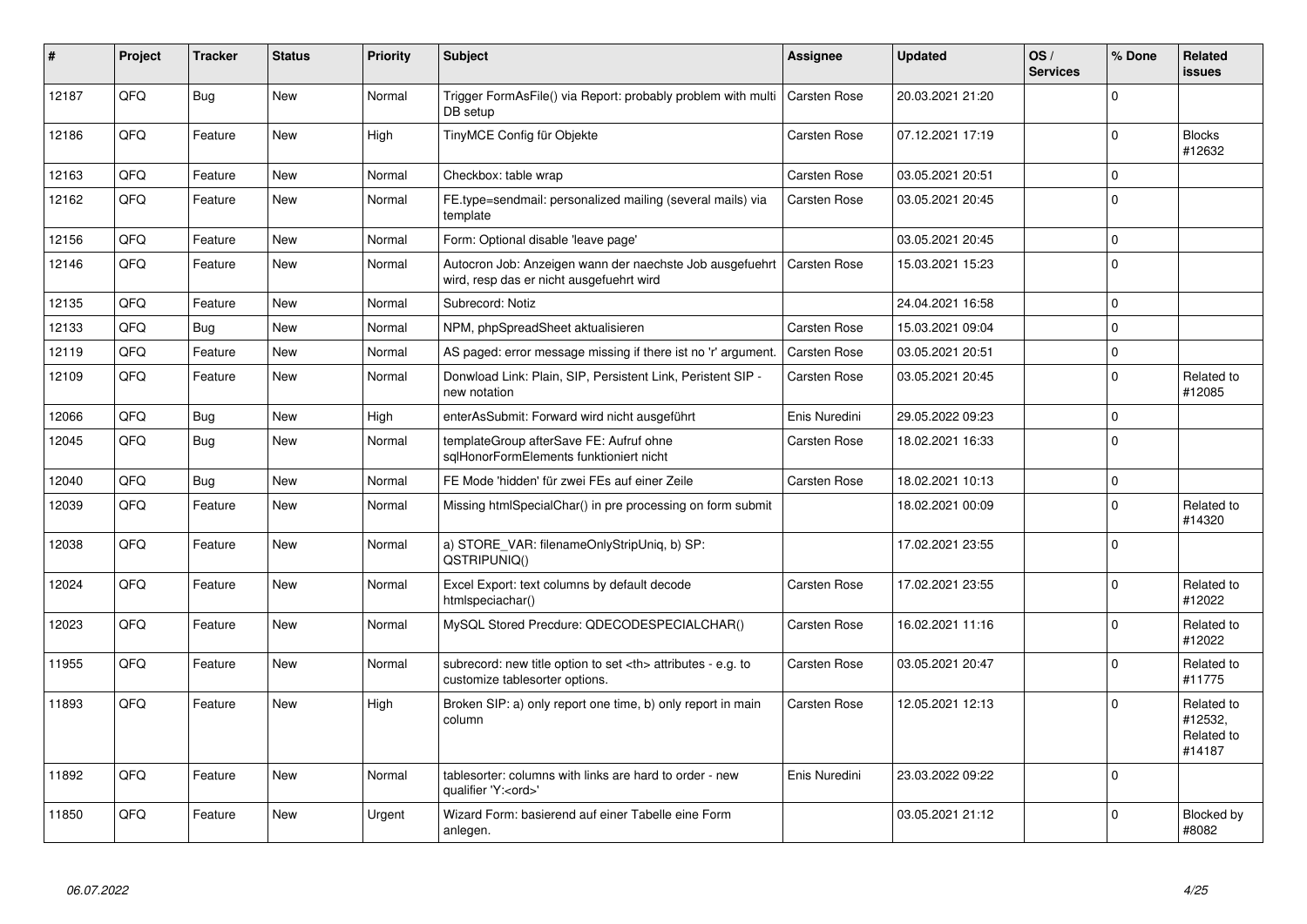| #     | Project | <b>Tracker</b> | <b>Status</b> | <b>Priority</b> | <b>Subject</b>                                                                      | <b>Assignee</b> | <b>Updated</b>   | OS/<br><b>Services</b> | % Done      | Related<br>issues                            |
|-------|---------|----------------|---------------|-----------------|-------------------------------------------------------------------------------------|-----------------|------------------|------------------------|-------------|----------------------------------------------|
| 11775 | QFQ     | Feature        | New           | Normal          | Subrecord Tooltip pro Feld                                                          | Carsten Rose    | 18.12.2020 15:22 |                        | 0           | Related to<br>#11955                         |
| 11752 | QFQ     | Bug            | New           | Normal          | checkbox renders multiple input elements with same name                             | Carsten Rose    | 17.12.2020 14:58 |                        | $\Omega$    | Related to<br>#11750                         |
| 11747 | QFQ     | Feature        | New           | Normal          | Maintenance Page with Redirect                                                      | Carsten Rose    | 03.05.2021 20:47 |                        | $\mathbf 0$ | Related to<br>#11741                         |
| 11716 | QFQ     | Feature        | <b>New</b>    | Normal          | Form an beliebiger Stelle im Report anzeigen                                        |                 | 09.12.2020 09:47 |                        | 0           |                                              |
| 11715 | QFQ     | Bug            | New           | Normal          | acceptZeroAsRequired and requiredOffButMark do not<br>coincide                      |                 | 08.12.2020 12:13 |                        | $\Omega$    |                                              |
| 11702 | QFQ     | Feature        | New           | Normal          | HTML Special Char makes no sense for 'allbut' if '&' is<br>forbidden                | Carsten Rose    | 07.12.2021 16:35 |                        | 0           | Related to<br>#5112,<br>Related to<br>#14320 |
| 11695 | QFQ     | <b>Bug</b>     | <b>New</b>    | Normal          | MultiForm required FE Error                                                         | Carsten Rose    | 04.12.2020 13:34 |                        | $\Omega$    |                                              |
| 11668 | QFQ     | <b>Bug</b>     | <b>New</b>    | Normal          | Play function.sql - problem with mysql                                              | Carsten Rose    | 03.05.2021 20:48 |                        | 0           |                                              |
| 11667 | QFQ     | <b>Bug</b>     | <b>New</b>    | Normal          | MySQL mariadb-server-10.3: Incorrect datetime value                                 | Carsten Rose    | 03.05.2021 20:48 |                        | $\mathbf 0$ |                                              |
| 11535 | QFQ     | Feature        | <b>New</b>    | Normal          | Ability to create SQL columns in frontend QFQ forms                                 |                 | 17.11.2020 12:11 |                        | $\Omega$    |                                              |
| 11534 | QFQ     | Feature        | New           | Normal          | Report: Action on selected rows - Table batchprocessing<br>feature                  |                 | 18.11.2020 08:15 |                        | $\Omega$    |                                              |
| 11523 | QFQ     | Feature        | <b>New</b>    | Normal          | Mit dynamic Update erkennen, ob Upload gemacht wurde                                | Carsten Rose    | 13.11.2020 15:07 |                        | $\Omega$    | Related to<br>#9533                          |
| 11522 | QFQ     | Bug            | <b>New</b>    | Normal          | Aus/Einblenden von Reitern                                                          |                 | 13.11.2020 14:58 |                        | $\Omega$    |                                              |
| 11516 | QFQ     | Feature        | <b>New</b>    | Normal          | Multi Page Form (Previous/Next Buttons)                                             | Carsten Rose    | 16.03.2021 17:52 |                        | $\mathbf 0$ |                                              |
| 11504 | QFQ     | Feature        | New           | Normal          | Dynamic Update: Button text update for 'Save',' Close' &<br>'Delete'                | Carsten Rose    | 12.11.2020 23:44 |                        | $\Omega$    |                                              |
| 11460 | QFQ     | Feature        | <b>New</b>    | Normal          | Easier creation of changelog: gitchangelog                                          | Carsten Rose    | 12.06.2021 10:20 |                        | 0           | Related to<br>#13467                         |
| 11239 | QFQ     | Bug            | <b>New</b>    | Normal          | Radiobutton (plain): horizontales Rendern abhängig vom<br>Datentyp in der Datenbank | Carsten Rose    | 30.09.2020 18:37 |                        | $\Omega$    |                                              |
| 11237 | QFQ     | Bug            | <b>New</b>    | High            | Radiobutton / parameter.buttonClass= btn-default - kein dirty<br>Trigger            | Benjamin Baer   | 03.05.2021 21:12 |                        | 0           | Related to<br>#10766                         |
| 11195 | QFQ     | Bug            | <b>New</b>    | Low             | Dynamic Update: Note not updated if new text is empty<br>(v20.4)                    |                 | 25.09.2020 11:14 |                        | $\mathbf 0$ |                                              |
| 11080 | QFQ     | Feature        | New           | Normal          | Send MQTT messages                                                                  | Carsten Rose    | 29.08.2020 19:49 |                        | $\pmb{0}$   |                                              |
| 11057 | QFQ     | <b>Bug</b>     | New           | High            | Checkboxes ohne span.checkmark im Report werden<br>ausgeblendet                     | Benjamin Baer   | 03.05.2021 21:12 |                        | $\pmb{0}$   | Related to<br>#11039                         |
| 10996 | QFQ     | Feature        | New           | Normal          | Download video via sip: no seek                                                     | Carsten Rose    | 12.08.2020 14:18 |                        | $\pmb{0}$   |                                              |
| 10979 | QFQ     | Feature        | New           | Normal          | Ajax Calls an API - dataReport                                                      | Carsten Rose    | 11.05.2022 12:15 |                        | $\pmb{0}$   |                                              |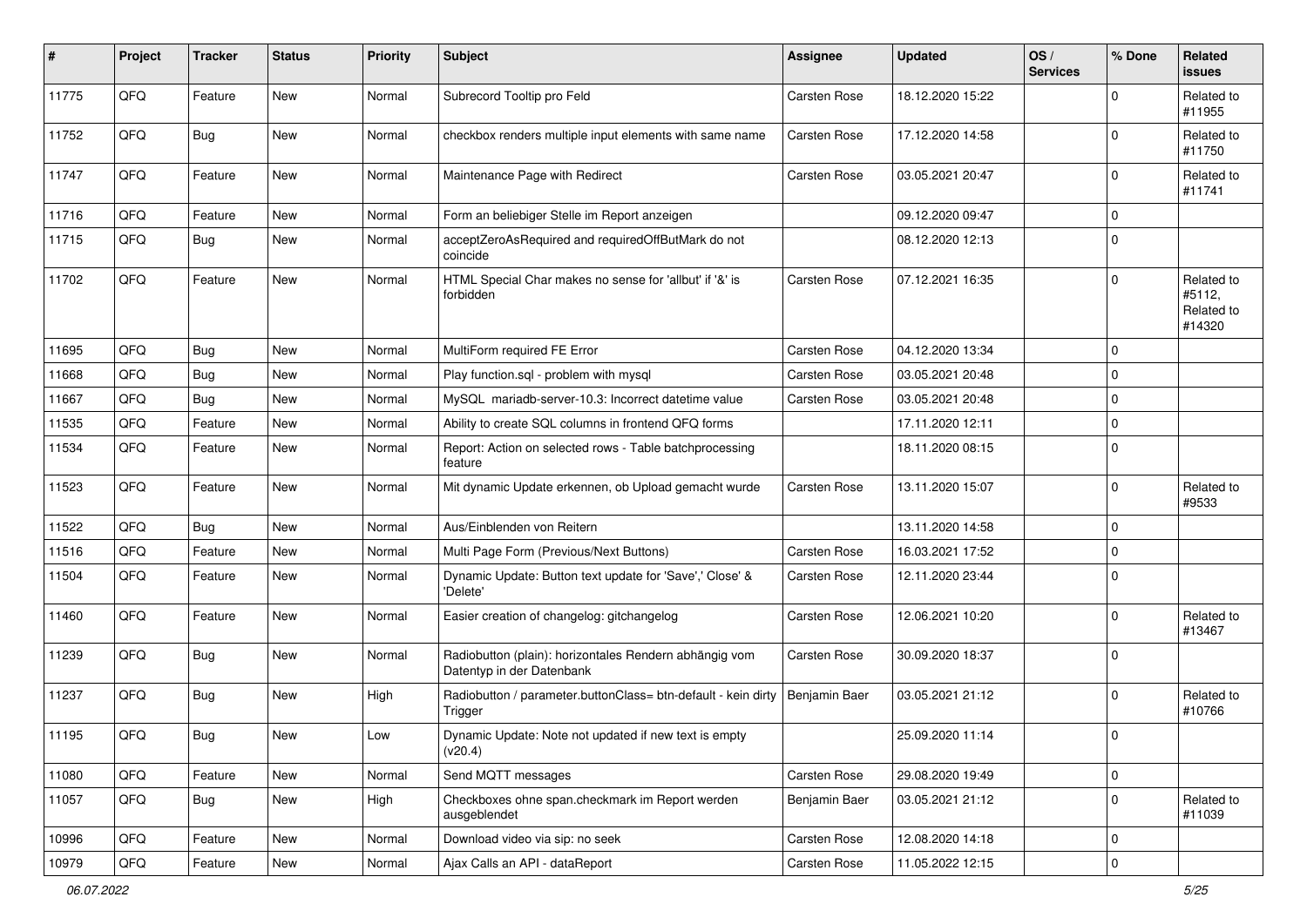| $\vert$ # | Project | <b>Tracker</b> | <b>Status</b> | <b>Priority</b> | <b>Subject</b>                                                                      | Assignee      | <b>Updated</b>   | OS/<br><b>Services</b> | % Done      | Related<br>issues                                                    |
|-----------|---------|----------------|---------------|-----------------|-------------------------------------------------------------------------------------|---------------|------------------|------------------------|-------------|----------------------------------------------------------------------|
| 10976     | QFQ     | Feature        | New           | Normal          | Excel Export Verbesserungen                                                         | Carsten Rose  | 06.08.2020 10:56 |                        | $\Omega$    |                                                                      |
| 10937     | QFQ     | Bug            | New           | Normal          | Fehler mit abhängigen Select- Feldern beim Positionieren                            | Carsten Rose  | 12.11.2020 23:45 |                        | $\mathbf 0$ |                                                                      |
| 10890     | QFQ     | Bug            | <b>New</b>    | Normal          | AutoCron hangs                                                                      |               | 20.07.2020 13:56 |                        | $\Omega$    |                                                                      |
| 10874     | QFQ     | Feature        | <b>New</b>    | Normal          | Erstellen eines Foreign Keys in der Tabelle "FormElement"                           |               | 13.07.2020 10:11 |                        | $\pmb{0}$   |                                                                      |
| 10819     | QFQ     | Feature        | New           | Normal          | Persistent SIP - second try                                                         | Carsten Rose  | 29.06.2020 23:02 |                        | $\mathbf 0$ | Related to<br>#6261                                                  |
| 10766     | QFQ     | Bug            | <b>New</b>    | High            | Radiobutton / parameter.buttonClass=btn-default: dynamic<br>update                  |               | 03.05.2021 21:12 |                        | $\Omega$    | Related to<br>#11237                                                 |
| 10763     | QFQ     | Feature        | <b>New</b>    | Normal          | form accessed and submitted despite logout?                                         |               | 16.06.2020 11:43 |                        | $\Omega$    |                                                                      |
| 10759     | QFQ     | Bug            | <b>New</b>    | Normal          | emptyMeansNull - Feld falsch aktualisiert                                           |               | 12.11.2020 23:45 |                        | $\mathbf 0$ |                                                                      |
| 10714     | QFQ     | Feature        | New           | Normal          | multi Table Form                                                                    | Carsten Rose  | 16.03.2021 18:44 |                        | $\mathbf 0$ |                                                                      |
| 10704     | QFQ     | Bug            | <b>New</b>    | Normal          | wkhtml problem rendering fullCalendar.js / fabric.js >><br>successor: puppeteer     | Carsten Rose  | 12.11.2020 23:45 |                        | $\mathbf 0$ | Related to<br>#5024,<br>Related to<br>#4650.<br>Related to<br>#10715 |
| 10658     | QFQ     | Bug            | <b>New</b>    | Normal          | processReadOnly broken                                                              | Carsten Rose  | 27.05.2020 17:55 |                        | $\mathbf 0$ |                                                                      |
| 10640     | QFQ     | <b>Bug</b>     | <b>New</b>    | High            | TypeAhead Tag: FE editierbar trotz readOnly                                         | Carsten Rose  | 03.05.2021 21:12 |                        | $\mathbf 0$ | Related to<br>#7795                                                  |
| 10593     | QFQ     | Feature        | <b>New</b>    | Normal          | label2: text behind input element                                                   | Carsten Rose  | 16.05.2020 10:57 |                        | $\Omega$    |                                                                      |
| 10588     | QFQ     | Bug            | New           | Normal          | typeahed Tag: Doku anpassen                                                         | Carsten Rose  | 12.11.2020 23:45 |                        | $\Omega$    |                                                                      |
| 10508     | QFQ     | Bug            | New           | High            | Multi Form broken on Multi DB Instance                                              | Carsten Rose  | 03.05.2021 21:12 |                        | $\Omega$    |                                                                      |
| 10506     | QFQ     | Bug            | New           | High            | Template Group broken on MultiDB instance                                           | Carsten Rose  | 03.05.2021 21:12 |                        | $\mathbf 0$ | Related to<br>#10505                                                 |
| 10463     | QFQ     | Feature        | <b>New</b>    | Normal          | Report_link: expliztes setzen von HTML Tags (Bedarf fuer<br>'data-selenium' & 'id') | Enis Nuredini | 23.03.2022 09:23 |                        | $\Omega$    | Related to<br>#7648                                                  |
| 10384     | QFQ     | Feature        | <b>New</b>    | Normal          | Parameter Exchange QFQ Instances                                                    |               | 07.05.2020 09:38 |                        | $\mathbf 0$ |                                                                      |
| 10345     | QFQ     | Feature        | New           | Normal          | Templates - Patterns QFQ Style                                                      |               | 03.05.2021 21:01 |                        | $\mathbf 0$ | Related to<br>#10713                                                 |
| 10324     | QFQ     | Bug            | <b>New</b>    | Normal          | Excel Export mit Template funktioniert nur, wenn Template<br>vor uid kommt          |               | 30.03.2020 11:20 |                        | $\mathbf 0$ | Related to<br>#10257                                                 |
| 10322     | QFQ     | Bug            | <b>New</b>    | Normal          | FormElement / Radio: missing column 'enum' >> FE not<br>reported                    | Carsten Rose  | 07.05.2020 09:37 |                        | $\mathbf 0$ |                                                                      |
| 10119     | QFQ     | Feature        | <b>New</b>    | Normal          | Dropdown (selectlist) & Type Ahead: format and catagorize<br>list                   | Carsten Rose  | 07.05.2020 09:36 |                        | $\mathbf 0$ |                                                                      |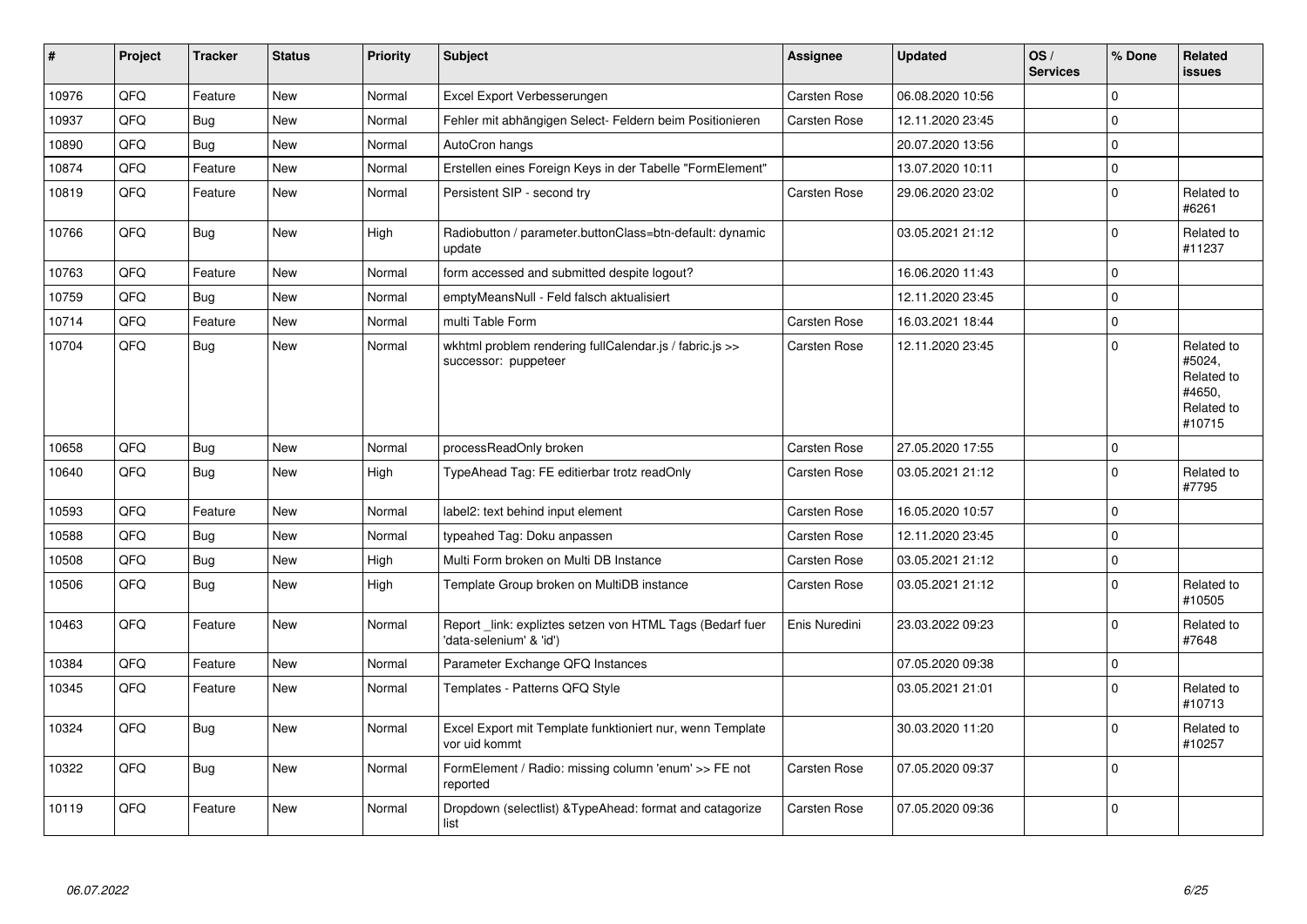| $\vert$ # | Project | <b>Tracker</b> | <b>Status</b> | <b>Priority</b> | <b>Subject</b>                                                                                                                        | <b>Assignee</b>     | <b>Updated</b>   | OS/<br><b>Services</b> | % Done      | Related<br><b>issues</b>                                             |
|-----------|---------|----------------|---------------|-----------------|---------------------------------------------------------------------------------------------------------------------------------------|---------------------|------------------|------------------------|-------------|----------------------------------------------------------------------|
| 10114     | QFQ     | Feature        | <b>New</b>    | High            | Symbol (Link): 'G:' (Glyphicon) replaced by 'i:' (icon)                                                                               |                     | 07.12.2021 17:19 |                        | $\Omega$    | Related to<br>#3797,<br>Related to<br>#4194                          |
| 10082     | QFQ     | Bug            | <b>New</b>    | Normal          | FE.type=SELECT - 'sanatize' Class                                                                                                     | Carsten Rose        | 07.05.2020 09:36 |                        | 0           | Related to<br>#10081                                                 |
| 10081     | QFQ     | Bug            | New           | High            | Stale record lock after 'forbidden' character                                                                                         | Carsten Rose        | 03.05.2021 21:12 |                        | 0           | Related to<br>#10082,<br>Related to<br>#9789                         |
| 10080     | QFQ     | Feature        | New           | Normal          | Popup on 'save' / 'close': configure dialog (answer<br>yes/no/cancle/)                                                                | Carsten Rose        | 28.03.2021 20:52 |                        | $\Omega$    | Is duplicate<br>of #12262                                            |
| 10014     | QFQ     | Feature        | New           | Normal          | Manual.rst: describe behaviour and process order of<br>fillStoreVar, slaveId, sqlBefore,                                              | Carsten Rose        | 01.02.2020 22:31 |                        | $\mathbf 0$ |                                                                      |
| 9983      | QFQ     | Feature        | New           | Normal          | Report Notation: new keyword 'range'                                                                                                  | Carsten Rose        | 01.02.2020 15:55 |                        | 0           |                                                                      |
| 9927      | QFQ     | Feature        | New           | Normal          | QFQ Update: a) Update nur machen wenn BE User<br>eingeloggt ist., b) Bei Fehler genaue Meldung welcher<br>Updateschritt Probleme hat. | Carsten Rose        | 22.01.2020 12:59 |                        | 0           |                                                                      |
| 9855      | QFQ     | Bug            | <b>New</b>    | Normal          | <b>Required Check</b>                                                                                                                 |                     | 01.02.2020 15:56 |                        | $\Omega$    |                                                                      |
| 9853      | QFQ     | Feature        | New           | Normal          | Check das SQL / QFQ / Mail Logfile geschrieben wird                                                                                   |                     | 09.01.2020 11:15 |                        | $\Omega$    |                                                                      |
| 9811      | QFQ     | Feature        | New           | Normal          | Report: tag every n'th row                                                                                                            | Carsten Rose        | 01.02.2020 23:22 |                        | 0           |                                                                      |
| 9783      | QFQ     | Bug            | New           | Normal          | Email with special characters                                                                                                         | Carsten Rose        | 01.02.2020 23:22 |                        | $\Omega$    |                                                                      |
| 9781      | QFQ     | Feature        | New           | Normal          | Button: CSS class to make buttons smaller                                                                                             | Carsten Rose        | 01.02.2020 23:22 |                        | $\Omega$    |                                                                      |
| 9777      | QFQ     | Feature        | New           | Normal          | Logging QFQ Variables                                                                                                                 | Carsten Rose        | 16.12.2019 17:17 |                        | $\Omega$    |                                                                      |
| 9773      | QFQ     | <b>Bug</b>     | New           | Normal          | form.parameter.formModeGlobal=requiredOff                                                                                             | Carsten Rose        | 01.02.2020 15:56 |                        | 0           |                                                                      |
| 9707      | QFQ     | Feature        | New           | Normal          | SIP security: encode pageld and check pageld on decode                                                                                | Carsten Rose        | 01.02.2020 23:22 |                        | $\Omega$    |                                                                      |
| 9706      | QFQ     | Feature        | New           | Normal          | Multi File Upload (hidden template group)                                                                                             | Carsten Rose        | 01.02.2020 23:22 |                        | 0           | Related to<br>#7521,<br>Related to<br>#5562,<br>Related to<br>#13330 |
| 9602      | QFQ     | Feature        | New           | Normal          | Form definition as JSON                                                                                                               | <b>Carsten Rose</b> | 01.02.2020 23:21 |                        | 0           | Related to<br>#9600                                                  |
| 9537      | QFQ     | Feature        | New           | Normal          | FormEditor: Edit fieldset in FrontEnd                                                                                                 | Carsten Rose        | 01.02.2020 23:22 |                        | 0           |                                                                      |
| 9533      | QFQ     | <b>Bug</b>     | New           | Normal          | FE.type=upload: Check in 'beforeSave' if upload is given                                                                              | Carsten Rose        | 01.02.2020 23:22 |                        | 0           | Related to<br>#11523                                                 |
| 9531      | QFQ     | Bug            | New           | High            | FE File: Dynamic Update / modeSql / required detected even<br>it not set                                                              | Carsten Rose        | 11.06.2021 20:32 |                        | 0           | Related to<br>#12398                                                 |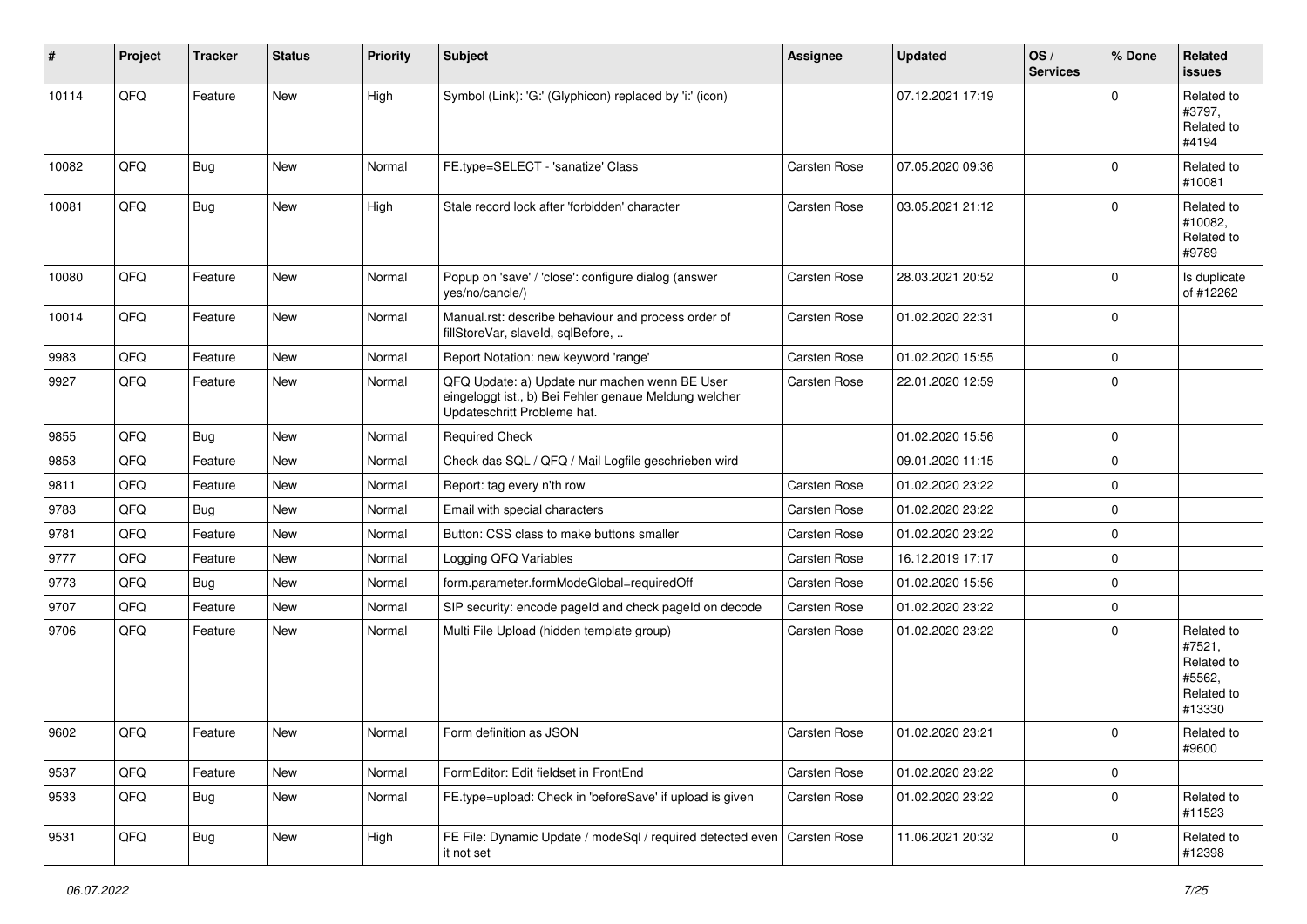| #    | Project | <b>Tracker</b> | <b>Status</b> | <b>Priority</b> | <b>Subject</b>                                                                                         | <b>Assignee</b> | <b>Updated</b>   | OS/<br><b>Services</b> | % Done      | <b>Related</b><br>issues                     |
|------|---------|----------------|---------------|-----------------|--------------------------------------------------------------------------------------------------------|-----------------|------------------|------------------------|-------------|----------------------------------------------|
| 9352 | QFQ     | Feature        | <b>New</b>    | Normal          | FE 'Native' fire slaveld, sqlAfter, sqlIns                                                             | Carsten Rose    | 01.02.2020 23:22 |                        | 0           |                                              |
| 9348 | QFQ     | Feature        | New           | Normal          | defaultThumbnailSize: pre render thumbnails                                                            | Carsten Rose    | 12.06.2021 09:05 |                        | $\Omega$    |                                              |
| 9347 | QFQ     | <b>Bug</b>     | <b>New</b>    | High            | FE.type=upload with dynamic show/hidden: required not<br>detected                                      | Carsten Rose    | 12.06.2021 10:40 |                        | $\mathbf 0$ | Related to<br>#5305.<br>Related to<br>#12398 |
| 9317 | QFQ     | Bug            | <b>New</b>    | Normal          | FE.type=note: with dynamic show/hidden an empty label<br>causes trouble                                | Carsten Rose    | 01.02.2020 23:22 |                        | $\Omega$    |                                              |
| 9221 | QFQ     | Feature        | <b>New</b>    | Normal          | typeAhead: Zeichenlimite ausschalten                                                                   | Carsten Rose    | 29.06.2022 22:36 |                        | $\mathbf 0$ |                                              |
| 9208 | QFQ     | Feature        | New           | Normal          | Manage 'recent' records                                                                                | Carsten Rose    | 01.02.2020 23:22 |                        | $\mathsf 0$ |                                              |
| 9177 | QFQ     | Bug            | <b>New</b>    | Normal          | Bug? QFQ tries to save an action FE, which has real<br>existing column name                            | Carsten Rose    | 01.02.2020 23:22 |                        | 0           |                                              |
| 9136 | QFQ     | Feature        | <b>New</b>    | Normal          | Create ZIP files with dynamic PDFs                                                                     | Carsten Rose    | 01.02.2020 23:22 |                        | 0           |                                              |
| 9129 | QFQ     | Feature        | <b>New</b>    | Normal          | sqlValidate: Message as notification, not as error                                                     | Carsten Rose    | 01.02.2020 23:22 |                        | $\mathbf 0$ | Related to<br>#9128                          |
| 9128 | QFQ     | Feature        | <b>New</b>    | Normal          | Error Message: not replaced variables- a) replace back to<br>'{{', b) underline                        | Carsten Rose    | 01.02.2020 23:22 |                        | 0           | Related to<br>#9129                          |
| 9127 | QFQ     | <b>Bug</b>     | <b>New</b>    | Normal          | Error Message: change 'roll over' color - text not readable                                            | Carsten Rose    | 01.02.2020 23:22 |                        | $\mathbf 0$ |                                              |
| 9077 | QFQ     | Bug            | <b>New</b>    | Normal          | typeAheadSql: report broken SQL                                                                        | Carsten Rose    | 29.06.2022 22:35 |                        | 0           | Related to<br>#4018                          |
| 9013 | QFQ     | Bug            | <b>New</b>    | Normal          | Error in Twig template not handled                                                                     | Carsten Rose    | 20.10.2021 13:43 |                        | $\mathbf 0$ |                                              |
| 8975 | QFQ     | Feature        | <b>New</b>    | Normal          | Report Notation: 2.0                                                                                   | Carsten Rose    | 01.02.2020 23:22 |                        | 0           | Related to<br>#8963                          |
| 8962 | QFQ     | Feature        | <b>New</b>    | High            | allow for form fields with identical names                                                             | Carsten Rose    | 03.05.2021 21:14 |                        | $\mathbf 0$ |                                              |
| 8891 | QFQ     | <b>Bug</b>     | <b>New</b>    | High            | formSubmitLog: do not log passwords                                                                    | Enis Nuredini   | 25.03.2022 09:06 |                        | 0           |                                              |
| 8806 | QFQ     | Feature        | <b>New</b>    | Normal          | SQL Function nl2br                                                                                     | Carsten Rose    | 01.02.2020 23:22 |                        | $\mathbf 0$ |                                              |
| 8719 | QFQ     | Feature        | <b>New</b>    | Normal          | extraButtonLock: add support for 0/1                                                                   | Carsten Rose    | 01.02.2020 23:22 |                        | 0           |                                              |
| 8702 | QFQ     | Feature        | <b>New</b>    | Normal          | Load Record which is locked: missing user info                                                         | Carsten Rose    | 11.12.2019 16:16 |                        | $\Omega$    | Related to<br>#9789                          |
| 8668 | QFQ     | Bug            | <b>New</b>    | High            | Pill disabled: dyamic mode 'hidden' not respected - FE is still<br>required                            | Carsten Rose    | 03.05.2021 21:14 |                        | 0           |                                              |
| 8431 | QFQ     | Bug            | <b>New</b>    | High            | autocron.php with wrong path                                                                           | Carsten Rose    | 03.05.2021 21:14 |                        | 0           |                                              |
| 8336 | QFQ     | Feature        | <b>New</b>    | Normal          | Form > modified > Close New: a) Optional disable popup, b)<br>custom text, c) mode on save: close stay | Carsten Rose    | 01.02.2020 23:22 |                        | 0           | Related to<br>#8335                          |
| 8217 | QFQ     | Feature        | <b>New</b>    | Normal          | if-elseif-else construct                                                                               | Carsten Rose    | 16.03.2021 18:41 |                        | $\Omega$    | Related to<br>#10716                         |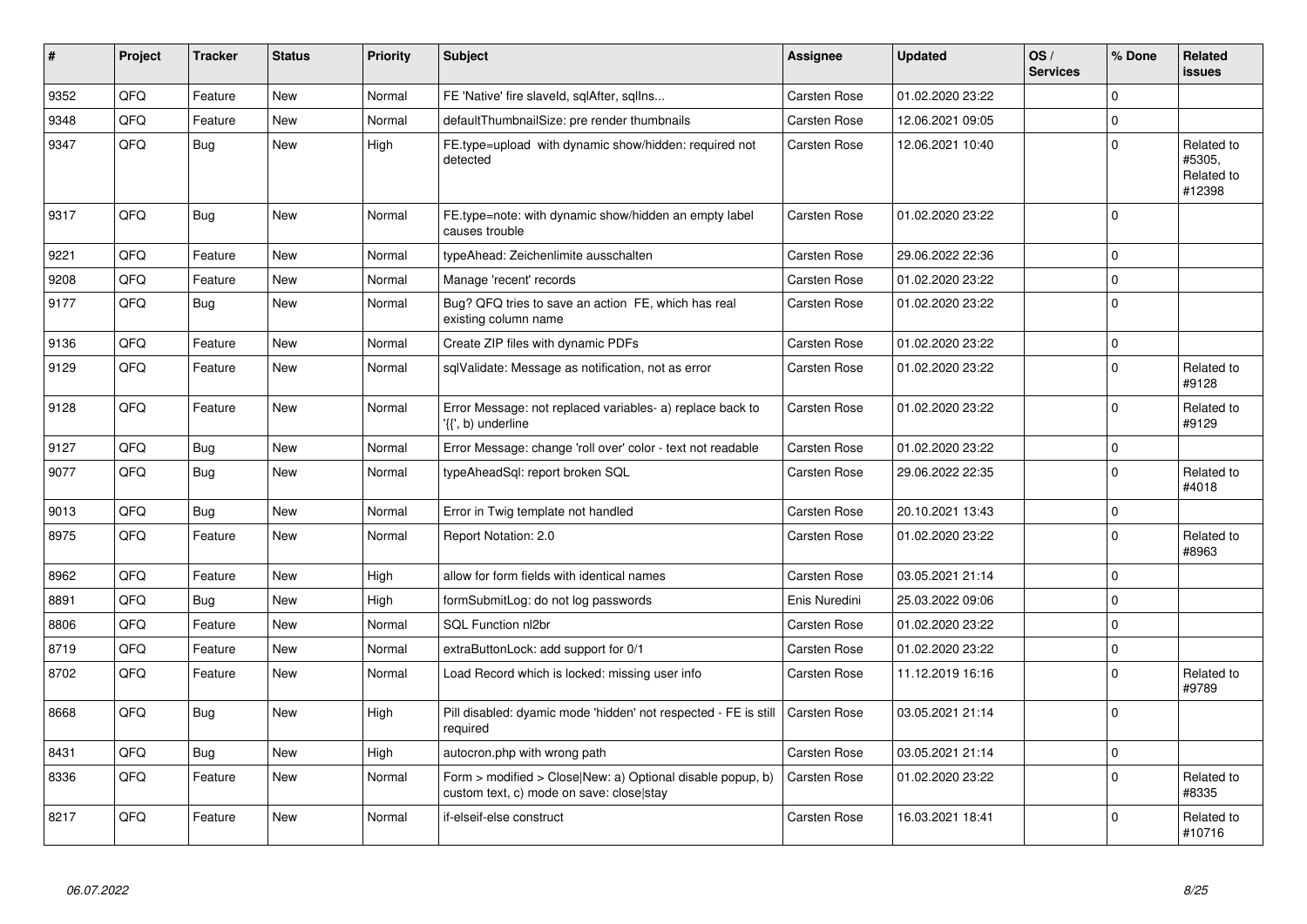| #    | Project | <b>Tracker</b> | <b>Status</b> | <b>Priority</b> | <b>Subject</b>                                                                                        | Assignee     | <b>Updated</b>   | OS/<br><b>Services</b> | % Done      | Related<br><b>issues</b> |
|------|---------|----------------|---------------|-----------------|-------------------------------------------------------------------------------------------------------|--------------|------------------|------------------------|-------------|--------------------------|
| 8187 | QFQ     | Feature        | <b>New</b>    | Normal          | Subrecord: enable/hide new button - make new/edit/delete<br>customizeable.                            | Carsten Rose | 06.03.2021 18:44 |                        | $\mathbf 0$ | Related to<br>#11326     |
| 8089 | QFQ     | Feature        | <b>New</b>    | Normal          | Copy/Paste for FormElements                                                                           | Carsten Rose | 01.02.2020 23:22 |                        | $\mathbf 0$ |                          |
| 8083 | QFQ     | Bug            | New           | High            | FormEditor: primary table list does not respect<br>'indexDb={{indexData:Y}}'                          | Carsten Rose | 03.05.2021 21:14 |                        | $\mathbf 0$ | Has duplicate<br>#6678   |
| 8049 | QFQ     | Bug            | <b>New</b>    | Normal          | FE.type=note, column 'value': text moves some pixel to top<br>after save                              | Carsten Rose | 01.02.2020 23:22 |                        | $\mathbf 0$ |                          |
| 7924 | QFQ     | Feature        | <b>New</b>    | Normal          | Radio/Checkbox with Tooltip                                                                           | Carsten Rose | 01.02.2020 23:22 |                        | $\mathbf 0$ |                          |
| 7920 | QFQ     | Feature        | <b>New</b>    | Normal          | FE: Syntax Highlight, Zeinlenumbruch                                                                  | Carsten Rose | 01.02.2020 10:03 |                        | $\mathbf 0$ |                          |
| 7899 | QFQ     | Bug            | <b>New</b>    | High            | Fe.type=password / retype / required: always complain<br>about missing value                          | Carsten Rose | 03.05.2021 21:14 |                        | $\mathbf 0$ |                          |
| 7890 | QFQ     | Bug            | <b>New</b>    | Normal          | FormElement 'required': extraButtonInfo not aligned                                                   | Carsten Rose | 11.06.2021 21:17 |                        | $\mathbf 0$ | Related to<br>#11517     |
| 7850 | QFQ     | Feature        | <b>New</b>    | High            | Upload records: non 'pathFileName' column                                                             | Carsten Rose | 03.05.2021 21:14 |                        | $\mathbf 0$ |                          |
| 7812 | QFQ     | Feature        | <b>New</b>    | Normal          | FE 'Subrecord' - new option 'subrecordShowFilter',<br>'subrecordPaging'                               | Carsten Rose | 01.02.2020 23:22 |                        | $\mathbf 0$ |                          |
| 7795 | QFQ     | Bug            | <b>New</b>    | Normal          | Readonly Form: Typeahead-Felder                                                                       | Carsten Rose | 01.02.2020 23:22 |                        | $\mathbf 0$ | Related to<br>#10640     |
| 7685 | QFQ     | Bug            | <b>New</b>    | Normal          | Open FormElement from QFQ error message and save<br>modified record: error about missing {{formId:F}} | Carsten Rose | 01.02.2020 23:22 |                        | $\mathbf 0$ |                          |
| 7683 | QFQ     | Feature        | New           | Normal          | Special column names in '{{ SELECT  AS _link }}' should<br>be detected                                | Carsten Rose | 01.02.2020 23:21 |                        | $\mathbf 0$ |                          |
| 7681 | QFQ     | Feature        | <b>New</b>    | Normal          | Optional switch off 'check for modified record'                                                       | Carsten Rose | 01.02.2020 23:21 |                        | $\mathbf 0$ |                          |
| 7660 | QFQ     | Feature        | <b>New</b>    | Normal          | IMAP: import mails to DB, move / delete mails                                                         | Carsten Rose | 01.02.2020 09:52 |                        | $\mathbf 0$ |                          |
| 7650 | QFQ     | <b>Bug</b>     | <b>New</b>    | High            | Optional do not show 'required' sign on FormElement                                                   | Carsten Rose | 03.05.2021 21:14 |                        | $\mathbf 0$ |                          |
| 7574 | QFQ     | Bug            | New           | Normal          | Substitute error: form element not reported / dont parse<br>Form.note                                 | Carsten Rose | 01.02.2020 23:21 |                        | $\mathbf 0$ |                          |
| 7547 | QFQ     | Bug            | <b>New</b>    | Normal          | Error Message in afterSave: wrong parameter column<br>reported                                        | Carsten Rose | 01.02.2020 23:22 |                        | $\mathbf 0$ |                          |
| 7524 | QFQ     | Bug            | <b>New</b>    | Normal          | QFQ throws a 'General Error' if 'fileadmin/protected/log/' is<br>not writeable                        | Carsten Rose | 01.02.2020 23:22 |                        | $\mathbf 0$ |                          |
| 7521 | QFQ     | Feature        | New           | Normal          | TemplateGroup: fe.type=upload                                                                         | Carsten Rose | 01.02.2020 23:21 |                        | 0           | Related to<br>#9706      |
| 7520 | QFQ     | Feature        | New           | Normal          | QR Code:  AS _qr ( AS _link)                                                                          | Carsten Rose | 01.02.2020 23:22 |                        | $\mathbf 0$ |                          |
| 7519 | QFQ     | Feature        | New           | Normal          | Select: Multi                                                                                         | Carsten Rose | 01.02.2020 23:22 |                        | $\mathbf 0$ |                          |
| 7513 | QFQ     | Bug            | New           | Normal          | Radios not correct aligned                                                                            | Carsten Rose | 01.02.2020 23:22 |                        | $\pmb{0}$   |                          |
| 7512 | QFQ     | Bug            | New           | Normal          | FE: inputType=number >> 'pattern' is not respected                                                    | Carsten Rose | 01.02.2020 23:22 |                        | $\mathbf 0$ |                          |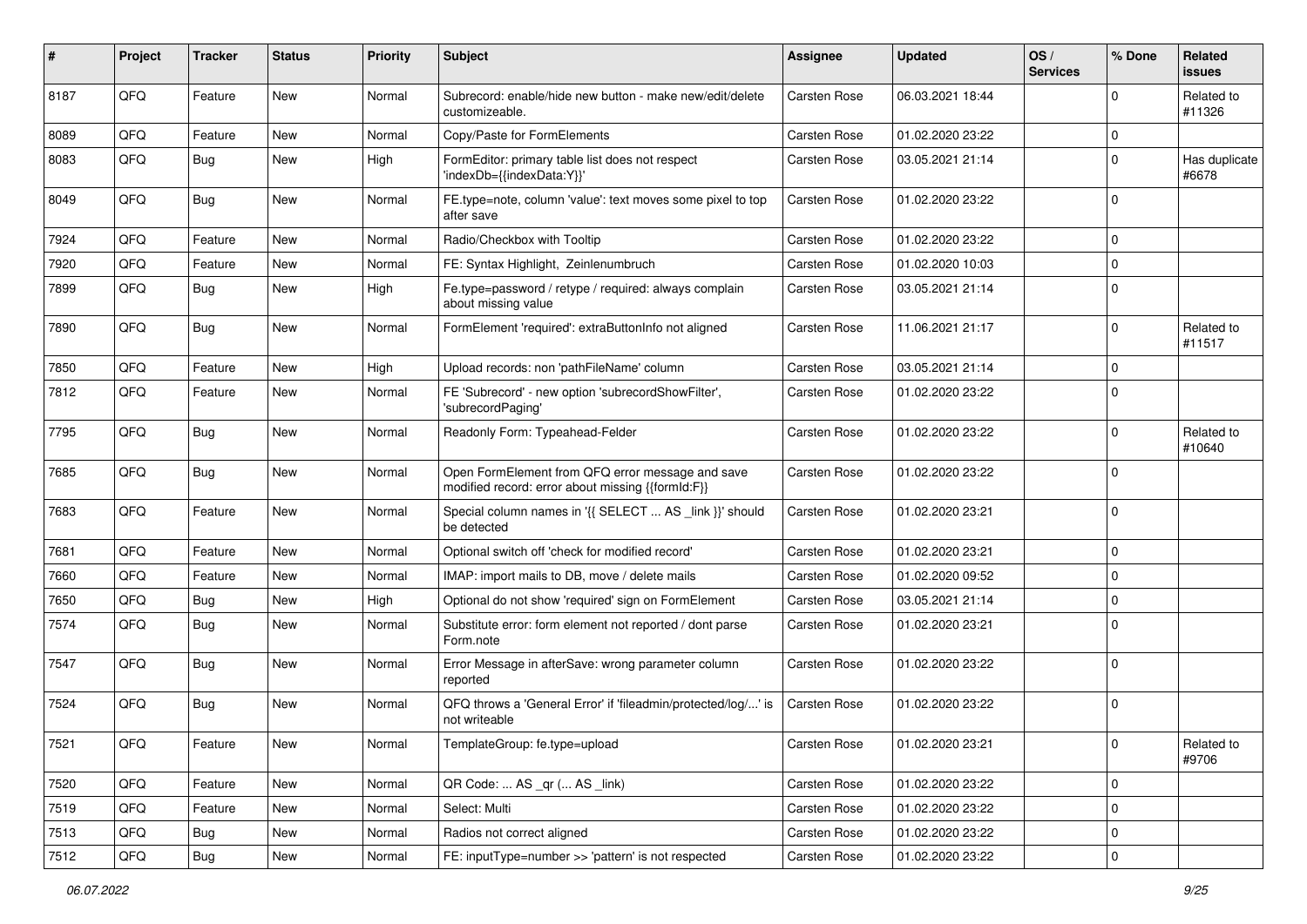| #    | Project | <b>Tracker</b> | <b>Status</b> | <b>Priority</b> | <b>Subject</b>                                                                                                             | Assignee            | <b>Updated</b>   | OS/<br><b>Services</b> | % Done      | Related<br><b>issues</b>                    |
|------|---------|----------------|---------------|-----------------|----------------------------------------------------------------------------------------------------------------------------|---------------------|------------------|------------------------|-------------|---------------------------------------------|
| 7481 | QFQ     | Feature        | <b>New</b>    | Normal          | Detect 'BaseUrl' automatically                                                                                             | <b>Carsten Rose</b> | 01.02.2020 23:21 |                        | $\Omega$    |                                             |
| 7480 | QFQ     | Feature        | <b>New</b>    | Normal          | Record History (Undo / Redo)                                                                                               | Carsten Rose        | 11.12.2019 16:16 |                        | $\Omega$    | Related to<br>#2361                         |
| 7342 | QFQ     | Feature        | <b>New</b>    | Normal          | add content = hide this                                                                                                    | Carsten Rose        | 01.02.2020 23:21 |                        | $\mathbf 0$ |                                             |
| 7280 | QFQ     | Feature        | <b>New</b>    | Normal          | recently used table                                                                                                        | <b>Carsten Rose</b> | 01.02.2020 23:21 |                        | $\mathbf 0$ |                                             |
| 7261 | QFQ     | Bug            | <b>New</b>    | Normal          | Report pathFilename for user without path, only the filename                                                               | <b>Carsten Rose</b> | 01.02.2020 23:21 |                        | $\mathbf 0$ |                                             |
| 7239 | QFQ     | Feature        | New           | Normal          | TinyMCE: html tag whitelist                                                                                                | Carsten Rose        | 01.02.2020 23:21 |                        | $\mathbf 0$ | Related to<br>#14320                        |
| 7219 | QFQ     | <b>Bug</b>     | <b>New</b>    | Normal          | typeSheadSql / typeAheadSqlPrefetch: change to curly<br>braces                                                             | Carsten Rose        | 01.02.2020 23:21 |                        | $\mathbf 0$ |                                             |
| 7175 | QFQ     | Feature        | <b>New</b>    | Normal          | Upload: md5 hash as filename                                                                                               | <b>Carsten Rose</b> | 01.02.2020 23:21 |                        | $\mathbf 0$ |                                             |
| 7119 | QFQ     | Feature        | <b>New</b>    | Normal          | Upload: scaleDownWidth, scaleDownHeight                                                                                    | Carsten Rose        | 01.02.2020 23:21 |                        | $\pmb{0}$   |                                             |
| 7109 | QFQ     | Feature        | <b>New</b>    | Normal          | Dynamic Updates: row/element hide                                                                                          | Carsten Rose        | 01.02.2020 23:22 |                        | $\pmb{0}$   | Has duplicate<br>#4081                      |
| 7102 | QFQ     | Feature        | <b>New</b>    | Normal          | Comment sign in report: '#' and '--'                                                                                       | <b>Carsten Rose</b> | 01.02.2020 23:21 |                        | $\mathbf 0$ |                                             |
| 7099 | QFQ     | Feature        | <b>New</b>    | Normal          | Redesign FormEditor                                                                                                        | <b>Carsten Rose</b> | 01.02.2020 23:21 |                        | $\mathbf 0$ |                                             |
| 7014 | QFQ     | <b>Bug</b>     | <b>New</b>    | Normal          | Sending invalid emails succeeds when<br>debug.redirectAllMailTo is set                                                     | <b>Carsten Rose</b> | 01.02.2020 23:21 |                        | $\mathbf 0$ |                                             |
| 7002 | QFQ     | <b>Bug</b>     | <b>New</b>    | Normal          | Dynamic Update: row does not disappear / appear                                                                            | Carsten Rose        | 01.02.2020 23:22 |                        | $\mathbf 0$ |                                             |
| 6912 | QFQ     | Bug            | <b>New</b>    | Normal          | error Message Var 'deadline' already set in SIP - in Form<br>with FE.value={{deadline:R:::{{deadlinePeriod:Y}}}}           | Carsten Rose        | 01.02.2020 23:21 |                        | $\mathbf 0$ |                                             |
| 6855 | QFQ     | Feature        | <b>New</b>    | Normal          | With {{feUser:U}}!={{feUser:T}}: Save / Delete: only possible<br>with {{feUserSave:U}}='yes' and '{{feUserDelete:U}}='yes' | Carsten Rose        | 01.02.2020 23:21 |                        | $\mathbf 0$ |                                             |
| 6765 | QFQ     | Feature        | <b>New</b>    | Normal          | Moeglichkeit via QFQ eigene Logs zu schreiben                                                                              | Carsten Rose        | 01.02.2020 23:21 |                        | $\mathbf 0$ |                                             |
| 6723 | QFQ     | Feature        | New           | Normal          | Report QFQ Installation and Version                                                                                        | Carsten Rose        | 12.06.2021 09:07 |                        | $\mathbf 0$ |                                             |
| 6677 | QFQ     | Bug            | <b>New</b>    | Normal          | Error message FE Action Element: no/wrong FE reference<br>who cause the problem.                                           | Carsten Rose        | 01.02.2020 23:21 |                        | $\mathbf 0$ |                                             |
| 6602 | QFQ     | Feature        | New           | Normal          | Formlet: in Report auf Mausklick ein mini-form oeffnen                                                                     | <b>Carsten Rose</b> | 11.12.2019 16:16 |                        | $\Omega$    |                                             |
| 6594 | QFQ     | Feature        | <b>New</b>    | Normal          | Excel: on download, check if there is a valid sip                                                                          | Carsten Rose        | 01.02.2020 23:21 |                        | $\mathbf 0$ |                                             |
| 6483 | QFQ     | <b>Bug</b>     | <b>New</b>    | Normal          | R Store funktioniert nicht bei 'Report Notation' im FE                                                                     | Carsten Rose        | 01.02.2020 23:21 |                        | $\mathbf 0$ |                                             |
| 6462 | QFQ     | <b>Bug</b>     | <b>New</b>    | Normal          | File Upload: Nutzlose Fehlermeldung wenn Datei zu gross                                                                    | Carsten Rose        | 01.02.2020 23:21 |                        | $\mathbf 0$ | Related to<br>#6139                         |
| 6437 | QFQ     | Feature        | New           | Normal          | Neuer Mode Button bei FormElementen                                                                                        | Carsten Rose        | 01.02.2020 23:21 |                        | $\pmb{0}$   | Related to<br>#9668,<br>Blocked by<br>#9678 |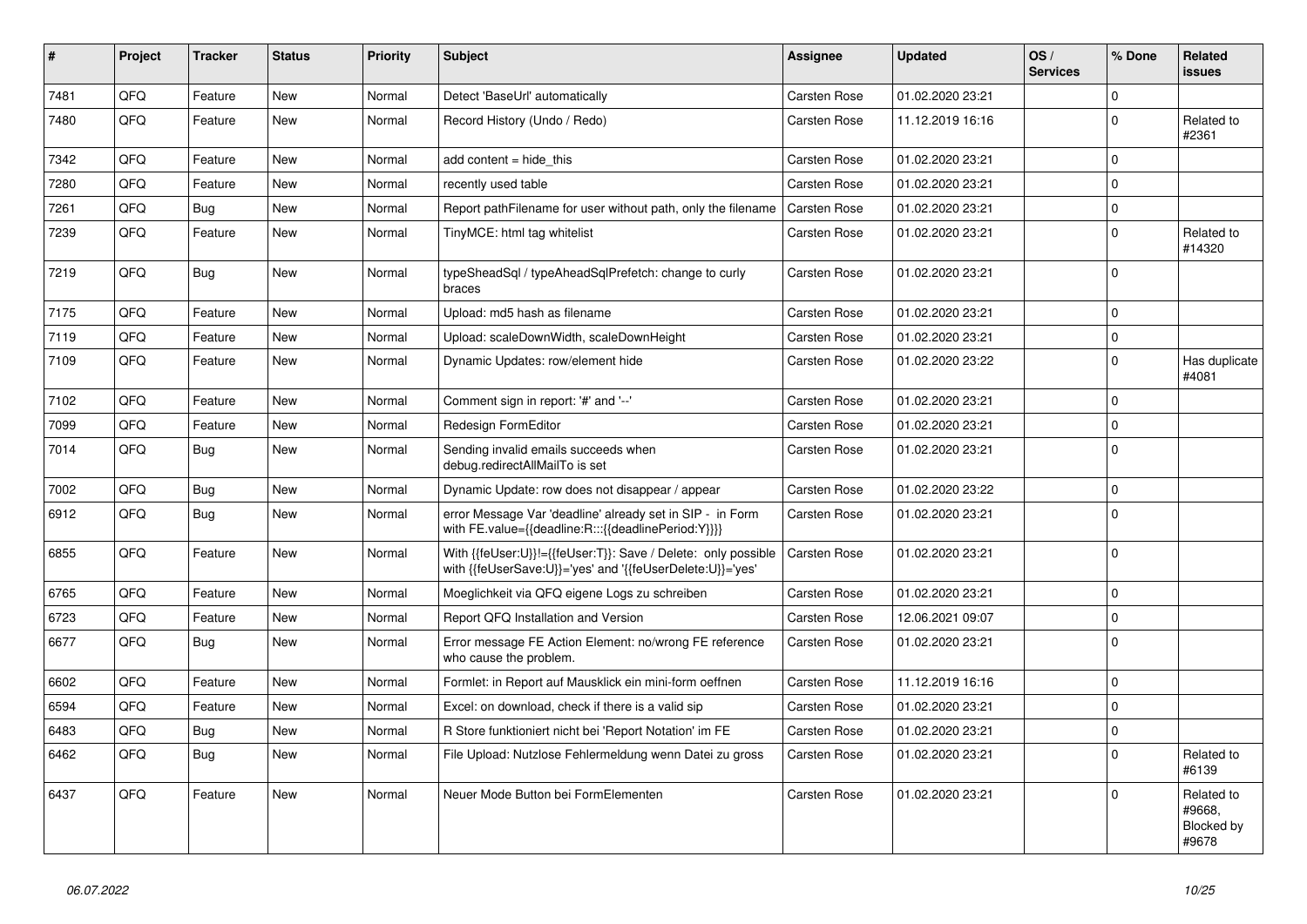| #    | Project | <b>Tracker</b> | <b>Status</b> | <b>Priority</b> | <b>Subject</b>                                                                                         | <b>Assignee</b> | <b>Updated</b>   | OS/<br><b>Services</b> | % Done      | <b>Related</b><br>issues                    |
|------|---------|----------------|---------------|-----------------|--------------------------------------------------------------------------------------------------------|-----------------|------------------|------------------------|-------------|---------------------------------------------|
| 6292 | QFQ     | Feature        | New           | Normal          | Download: File speichern mit Hash aber original Filename in<br>der Datenbank vermerken fuer Downloads  | Carsten Rose    | 01.02.2020 23:21 |                        | $\Omega$    |                                             |
| 6289 | QFQ     | Feature        | <b>New</b>    | Normal          | Form: Log                                                                                              | Carsten Rose    | 01.02.2020 23:21 |                        | $\mathbf 0$ |                                             |
| 6261 | QFQ     | Feature        | New           | Normal          | Persistent SIP                                                                                         | Carsten Rose    | 12.06.2021 09:07 |                        | $\mathbf 0$ | Related to<br>#10819                        |
| 5782 | QFQ     | Feature        | <b>New</b>    | Normal          | NextCloud API                                                                                          | Carsten Rose    | 01.02.2020 10:02 |                        | $\mathbf 0$ |                                             |
| 5715 | QFQ     | Feature        | New           | High            | PDF Caching                                                                                            | Carsten Rose    | 03.05.2021 21:14 |                        | $\mathbf 0$ | Related to<br>#5851,<br>Related to<br>#6357 |
| 5576 | QFQ     | Bug            | <b>New</b>    | Normal          | Using MySQL 'DROP' requires privilege - wich is not really<br>necessary.                               | Carsten Rose    | 01.02.2020 23:21 |                        | $\Omega$    |                                             |
| 5559 | QFQ     | <b>Bug</b>     | New           | Normal          | FE.type = Upload: 'accept' might contain variables                                                     | Carsten Rose    | 11.05.2020 21:23 |                        | $\mathbf 0$ |                                             |
| 5459 | QFQ     | Bug            | <b>New</b>    | High            | Multi DB: spread system tables between 'QFQ' and<br>'Data'-DB                                          | Carsten Rose    | 03.05.2021 21:14 |                        | $\mathbf 0$ | Related to<br>#4720                         |
| 5345 | QFQ     | Feature        | New           | Normal          | Report: UPDATE / INSERT / DELETE statements should<br>trigger subqueries, depending on the result.     | Carsten Rose    | 27.05.2020 16:11 |                        | $\mathbf 0$ |                                             |
| 5305 | QFQ     | <b>Bug</b>     | New           | Normal          | Upload FormElement: nicht disabled by readonly Form                                                    | Carsten Rose    | 16.06.2021 13:43 |                        | $\Omega$    | Related to<br>#9347,<br>Related to<br>#9834 |
| 5221 | QFQ     | Bug            | <b>New</b>    | High            | Download Dialog: Bleibt stehen in FF wenn Datei<br>automatisch gespeichert wird.                       | Carsten Rose    | 03.05.2021 21:14 |                        | $\Omega$    |                                             |
| 5131 | QFQ     | Feature        | New           | Normal          | Activate Spin Gear ('wait/busy' indicator) via LINK attribute                                          | Carsten Rose    | 01.02.2020 23:21 |                        | $\mathbf 0$ |                                             |
| 4756 | QFQ     | Bug            | <b>New</b>    | Normal          | Form dirty even nothing changes                                                                        | Carsten Rose    | 11.12.2019 16:16 |                        | $\mathbf 0$ |                                             |
| 4413 | QFQ     | Feature        | <b>New</b>    | Normal          | fieldset: show/hidden, modeSql, dynamicUpdate                                                          | Carsten Rose    | 09.02.2022 15:19 |                        | $\mathbf 0$ |                                             |
| 4250 | QFQ     | Feature        | New           | Normal          | AutoCron in QFQ via PHP                                                                                | Carsten Rose    | 01.02.2020 23:21 |                        | $\Omega$    | Related to<br>#3292,<br>Related to<br>#3291 |
| 4082 | QFQ     | Feature        | <b>New</b>    | Normal          | Dynamic Update: modeSql - useful default                                                               | Carsten Rose    | 01.02.2020 23:22 |                        | $\mathbf 0$ |                                             |
| 4050 | QFQ     | Feature        | New           | Normal          | sql.log: 1) FormElement ID which causes a specific action,<br>2) Result in the same row.               | Carsten Rose    | 15.04.2020 11:35 |                        | 0           | Related to<br>#5458                         |
| 4023 | QFQ     | Feature        | New           | Normal          | prepared statements - FE action: salveld, sqlInsert,<br>sqlUpdate, sqlDelete, sqlBefore, sqlAfter      | Carsten Rose    | 11.12.2019 16:15 |                        | $\mathbf 0$ |                                             |
| 4018 | QFQ     | Feature        | New           | Normal          | typeahead: long query parameter / answer triggers 'Attack<br>detected' and purges current SIP storage. | Carsten Rose    | 29.06.2022 22:46 |                        | $\mathbf 0$ | Related to<br>#9077                         |
| 3864 | QFQ     | Feature        | New           | Normal          | Encrypt / decrypt field                                                                                | Enis Nuredini   | 30.06.2022 16:29 |                        | 0           |                                             |
| 3727 | QFQ     | Feature        | New           | High            | Security: Session Hijacking erschweren                                                                 | Carsten Rose    | 03.05.2021 21:14 |                        | $\pmb{0}$   |                                             |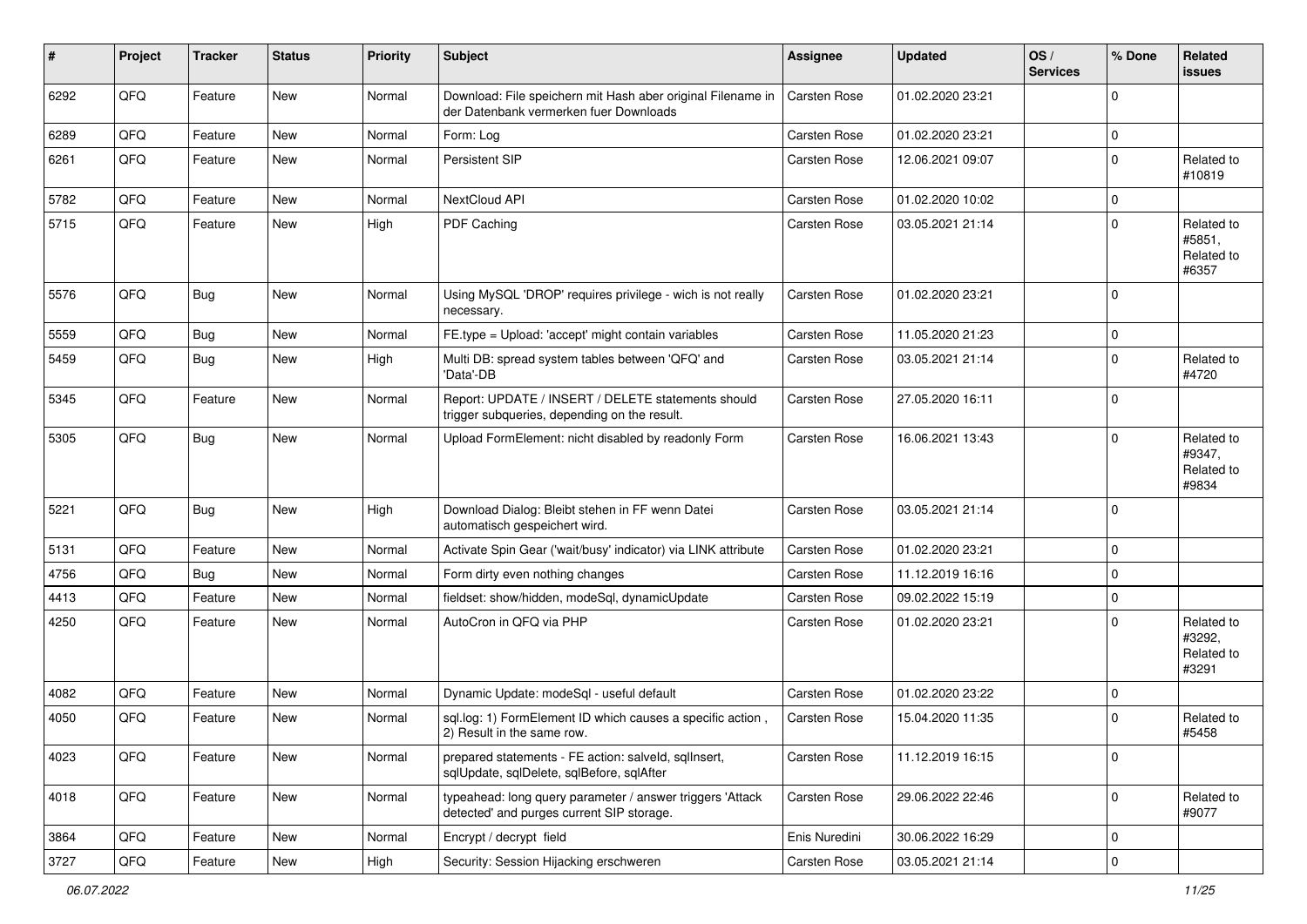| #     | Project | <b>Tracker</b> | <b>Status</b> | <b>Priority</b> | <b>Subject</b>                                                                | <b>Assignee</b> | <b>Updated</b>   | OS/<br><b>Services</b> | % Done      | Related<br>issues                                                      |
|-------|---------|----------------|---------------|-----------------|-------------------------------------------------------------------------------|-----------------|------------------|------------------------|-------------|------------------------------------------------------------------------|
| 3547  | QFQ     | Bug            | New           | Normal          | FE of type 'note' causes writing of empty fields.                             | Carsten Rose    | 01.02.2020 23:21 |                        | 0           |                                                                        |
| 3504  | QFQ     | Feature        | <b>New</b>    | Normal          | Logging: welche Action FEs werden wann wie ausgefuehrt                        | Carsten Rose    | 01.02.2020 23:21 |                        | $\mathbf 0$ | Related to<br>#5458,<br>Related to<br>#4092                            |
| 3432  | QFQ     | Feature        | New           | Normal          | subrecord: dynamicUpdate                                                      | Carsten Rose    | 11.06.2020 21:10 |                        | $\Omega$    | Related to<br>#5691                                                    |
| 2361  | QFQ     | Feature        | New           | Normal          | Logging wer/wann/wo welches Formular aufgerufen hat                           | Carsten Rose    | 11.12.2019 16:15 |                        | $\mathbf 0$ | Related to<br>#4432,<br>Related to<br>#7480                            |
| 6609  | QFQ     | Feature        | <b>New</b>    | Normal          | Formlet: JSON API erweitern                                                   | Carsten Rose    | 01.02.2020 23:21 |                        | 50          |                                                                        |
| 12632 | QFQ     | Feature        | New           | Normal          | TinyMCE: Prepare CSS classes for images                                       | Carsten Rose    | 04.06.2021 14:35 |                        | 100         | Blocked by<br>#12186                                                   |
| 10115 | QFQ     | Feature        | New           | Normal          | TypeAhead: static list                                                        | Carsten Rose    | 26.02.2020 16:42 |                        | 100         |                                                                        |
| 9275  | QFQ     | Bug            | <b>New</b>    | Normal          | autcron: t3 page, which takes to long to respond, is not<br>reported properly | Carsten Rose    | 01.02.2020 23:22 |                        | 100         |                                                                        |
| 14371 | QFQ     | Feature        | Priorize      | Normal          | <b>LDAP via REPORT</b>                                                        | Carsten Rose    | 19.06.2022 16:37 |                        | 0           |                                                                        |
| 14290 | QFQ     | Feature        | Priorize      | Normal          | FormEditor: Show Table Definition                                             | Carsten Rose    | 19.06.2022 16:37 |                        | $\mathbf 0$ |                                                                        |
| 14283 | QFQ     | Bug            | Priorize      | Normal          | HEIC / HEIF convert doesn't trigger                                           | Carsten Rose    | 19.06.2022 16:37 |                        | $\mathbf 0$ |                                                                        |
| 13943 | QFQ     | Bug            | Priorize      | Normal          | unable to find formgroup                                                      | Enis Nuredini   | 28.05.2022 11:03 |                        | 0           |                                                                        |
| 13900 | QFQ     | Feature        | Priorize      | Normal          | Selenium: Check das Cookie/PDF funktioniert                                   | Enis Nuredini   | 25.03.2022 12:45 |                        | $\mathbf 0$ |                                                                        |
| 12504 | QFQ     | Feature        | Priorize      | Normal          | sql.log: report fe.id                                                         | Carsten Rose    | 05.05.2021 22:09 |                        | 0           |                                                                        |
| 12503 | QFQ     | Feature        | Priorize      | Normal          | Detect dangerous UPDATE statement with missing WHERE                          | Carsten Rose    | 05.05.2021 22:09 |                        | $\mathbf 0$ |                                                                        |
| 12452 | QFQ     | Feature        | Priorize      | Normal          | BaseURL: alsways with '/' at the end                                          | Carsten Rose    | 19.06.2022 13:45 |                        | $\mathbf 0$ | Related to<br>#10782                                                   |
| 12325 | QFQ     | <b>Bug</b>     | Priorize      | Normal          | MultiDB form.dblndex not working for report syntax                            | Carsten Rose    | 07.09.2021 13:37 |                        | $\mathbf 0$ | Related to<br>#12145,<br>Related to<br>#12314                          |
| 11320 | QFQ     | Feature        | Priorize      | Normal          | Typo3 Version 10 support                                                      | Carsten Rose    | 05.05.2021 22:09 |                        | $\mathbf 0$ |                                                                        |
| 10569 | QFQ     | Feature        | Priorize      | Normal          | link_blank more safe                                                          | Enis Nuredini   | 25.03.2022 12:44 |                        | 0           |                                                                        |
| 10015 | QFQ     | Feature        | Priorize      | Normal          | Monospace in Textarea                                                         | Carsten Rose    | 03.02.2020 13:40 |                        | $\pmb{0}$   |                                                                        |
| 10012 | QFQ     | Feature        | Priorize      | Normal          | redirectAllMailTo: {{beEmail:T}}                                              | Carsten Rose    | 08.05.2021 09:54 |                        | 0           | Related to<br>#12412,<br>Related to<br>#12413,<br>Related to<br>#10011 |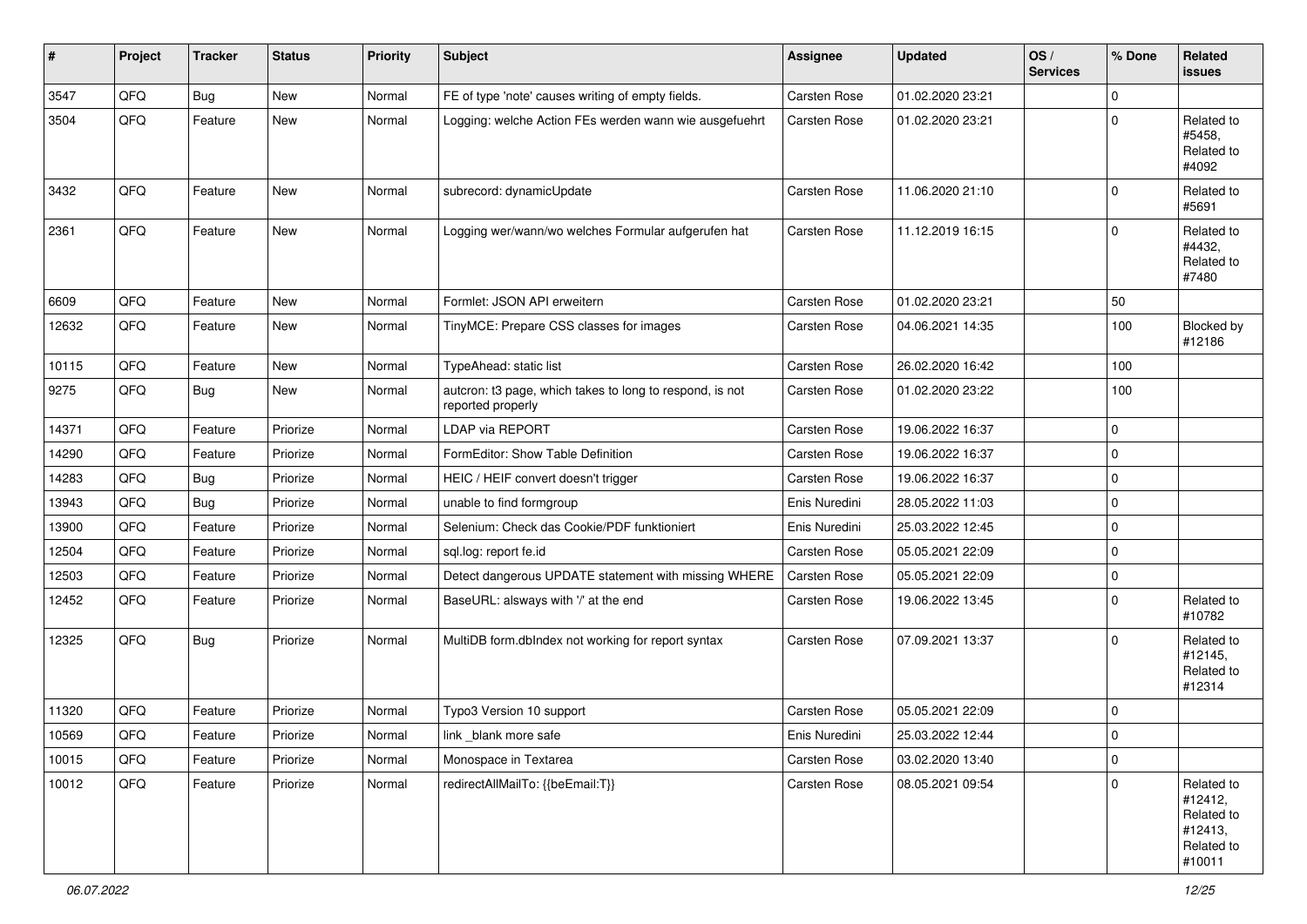| #     | <b>Project</b> | <b>Tracker</b> | <b>Status</b> | <b>Priority</b> | Subject                                                                                                  | <b>Assignee</b>     | <b>Updated</b>   | OS/<br><b>Services</b> | % Done              | Related<br>issues                                                       |
|-------|----------------|----------------|---------------|-----------------|----------------------------------------------------------------------------------------------------------|---------------------|------------------|------------------------|---------------------|-------------------------------------------------------------------------|
| 10011 | QFQ            | Feature        | Priorize      | Normal          | Offer new STORE TYPO3 Variable 'beUser', 'beEmail'                                                       | Carsten Rose        | 08.05.2021 09:51 |                        | $\mathbf 0$         | Related to<br>#10012,<br>Related to<br>#12511                           |
| 10005 | QFQ            | Feature        | Priorize      | Normal          | Report / special column name:  AS _calendar                                                              | Carsten Rose        | 03.06.2020 17:28 |                        | 0                   |                                                                         |
| 10003 | QFQ            | Feature        | Priorize      | Normal          | fieldset: stronger visualize group                                                                       | Benjamin Baer       | 12.02.2020 08:13 |                        | $\mathbf 0$         |                                                                         |
| 9975  | QFQ            | <b>Bug</b>     | Priorize      | Normal          | Dropdown Menu: 'r:3' broken                                                                              | <b>Carsten Rose</b> | 01.02.2020 10:13 |                        | 0                   |                                                                         |
| 9968  | QFQ            | Feature        | Priorize      | Normal          | Tooltip in Links for Developer                                                                           | Carsten Rose        | 01.02.2020 23:17 |                        | $\mathbf 0$         |                                                                         |
| 9958  | QFQ            | <b>Bug</b>     | Priorize      | Normal          | Broken subrecord query: no error message                                                                 | Carsten Rose        | 05.02.2021 15:15 |                        | $\mathbf 0$         |                                                                         |
| 9947  | QFQ            | Bug            | Priorize      | Normal          | Unwanted error message if missing 'typeAheadSqlPrefetch'                                                 | Carsten Rose        | 01.02.2020 10:13 |                        | $\mathbf 0$         |                                                                         |
| 9928  | QFQ            | Feature        | Priorize      | Normal          | SpecialColumnName: a) Deprecated: ' AS "_+tag " ', b)<br>New: ' AS "_ <tag1><tag2>" '</tag2></tag1>      | Carsten Rose        | 01.02.2020 23:17 |                        | $\mathbf 0$         | Related to<br>#9929                                                     |
| 9900  | QFQ            | Feature        | Priorize      | Normal          | Generic API Call: tt-content record >> JSON                                                              | Carsten Rose        | 01.02.2020 10:13 |                        | 0                   |                                                                         |
| 9862  | QFQ            | <b>Bug</b>     | Priorize      | Normal          | Failed writing to sql mail qfq.log should throw an exception                                             | Carsten Rose        | 01.02.2020 10:13 |                        | $\mathbf 0$         |                                                                         |
| 9834  | QFQ            | Bug            | Priorize      | Normal          | Input elements with tag 'disabled' are missing on<br>form-submit: server option 'processReadOnly' broken | Carsten Rose        | 07.12.2021 16:43 |                        | $\mathbf 0$         | Related to<br>#9691,<br>Related to<br>#5305, Has<br>duplicate<br>#12331 |
| 9668  | QFQ            | Feature        | Priorize      | Normal          | Form.mode: rename 'hidden' to 'hide'                                                                     | Carsten Rose        | 05.05.2021 22:14 |                        | $\mathbf 0$         | Related to<br>#6437                                                     |
| 9534  | QFQ            | Bug            | Priorize      | Urgent          | FE.type=upload: 'Unknown Mode: ID"                                                                       | Carsten Rose        | 03.05.2021 21:14 |                        | $\mathbf 0$         | Related to<br>#9532                                                     |
| 9394  | QFQ            | Feature        | Priorize      | Normal          | REST: allow for non numerical ids in get requests                                                        | Carsten Rose        | 05.05.2021 22:10 |                        | $\mathbf 0$         |                                                                         |
| 9346  | QFQ            | Feature        | Priorize      | Normal          | beforeSave: check if an upload is given                                                                  | Carsten Rose        | 11.06.2021 21:18 |                        | 0                   |                                                                         |
| 9173  | QFQ            | <b>Bug</b>     | Priorize      | Urgent          | Stale Record Lock: Firefox                                                                               | Carsten Rose        | 03.05.2021 21:14 |                        | $\mathbf 0$         | Related to<br>#9789                                                     |
| 9135  | QFQ            | Feature        | Priorize      | Normal          | Progress Bar generic / replace old hourglass download<br>popup                                           | Benjamin Baer       | 03.01.2022 07:43 |                        | $\mathbf 0$         |                                                                         |
| 9121  | QFQ            | Bug            | Priorize      | High            | sip links have r and __dbIndexData set                                                                   | Carsten Rose        | 12.06.2021 10:41 |                        | $\mathbf 0$         |                                                                         |
| 8963  | QFQ            | Feature        | Priorize      | Normal          | Setting values in a store: flexible way                                                                  | Carsten Rose        | 05.05.2021 22:10 |                        | $\pmb{0}$           | Related to<br>#8975                                                     |
| 8585  | QFQ            | Feature        | Priorize      | Normal          | Enhance Error message for 'unknown form'                                                                 | Carsten Rose        | 01.02.2020 10:13 |                        | $\mathsf{O}\xspace$ |                                                                         |
| 8584  | QFQ            | Feature        | Priorize      | Normal          | FE 'Action' - never assign to Container (except Template<br>Group)                                       | Carsten Rose        | 01.02.2020 10:13 |                        | $\pmb{0}$           |                                                                         |
| 8277  | QFQ            | Feature        | Priorize      | Normal          | fe.parameter.default=                                                                                    | Carsten Rose        | 01.02.2020 23:17 |                        | $\pmb{0}$           | Related to<br>#8113                                                     |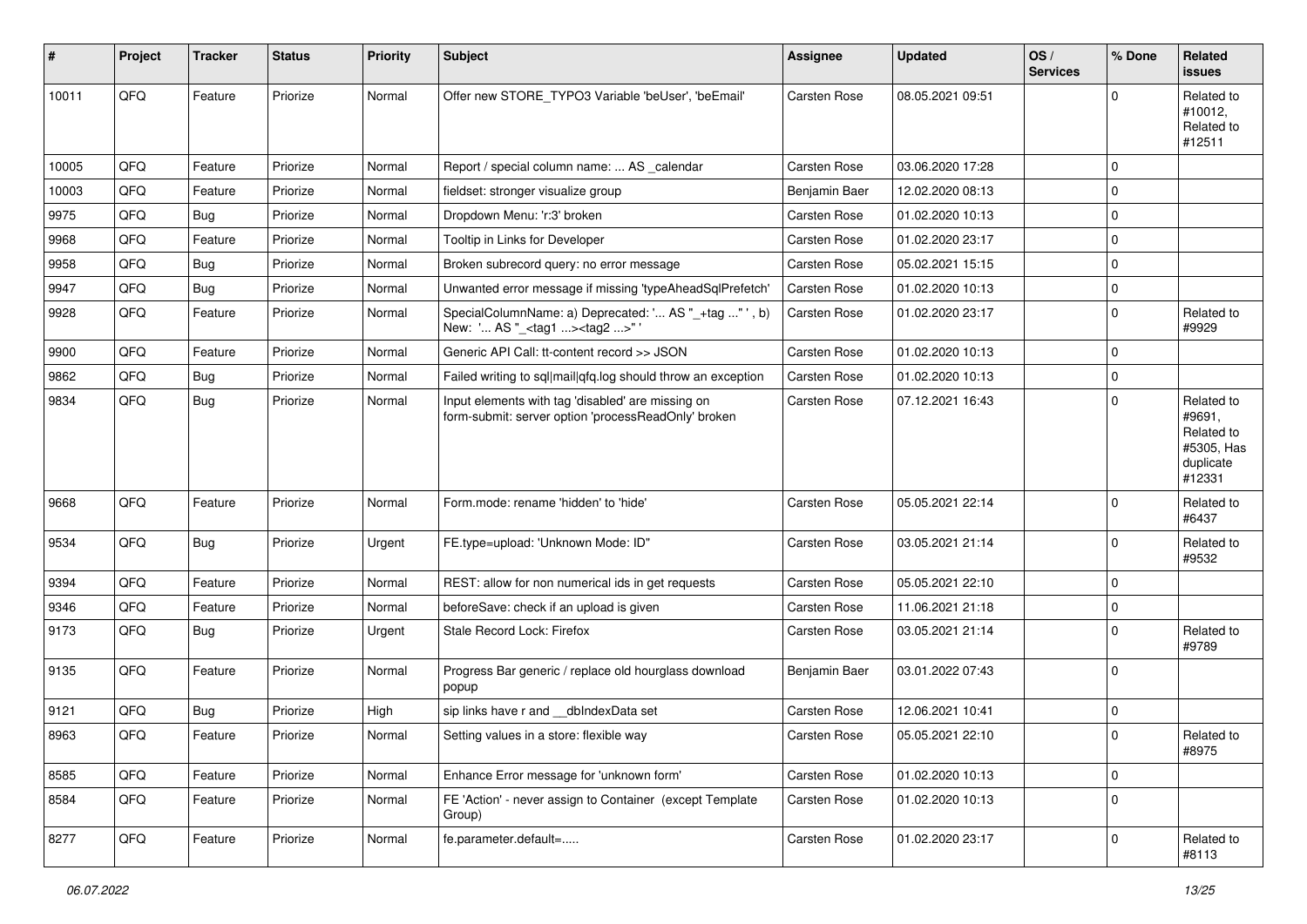| ∦    | Project    | <b>Tracker</b> | <b>Status</b> | <b>Priority</b> | <b>Subject</b>                                                                            | Assignee            | <b>Updated</b>   | OS/<br><b>Services</b> | % Done      | Related<br><b>issues</b>                        |
|------|------------|----------------|---------------|-----------------|-------------------------------------------------------------------------------------------|---------------------|------------------|------------------------|-------------|-------------------------------------------------|
| 8204 | QFQ        | Feature        | Priorize      | High            | Position 'required mark'                                                                  | <b>Carsten Rose</b> | 16.06.2021 13:44 |                        | $\Omega$    |                                                 |
| 8082 | QFQ        | Feature        | Priorize      | High            | Contact form without saving record                                                        | Carsten Rose        | 07.12.2021 15:20 |                        | $\Omega$    | Related to<br>#8587,<br><b>Blocks</b><br>#11850 |
| 8044 | <b>OFO</b> | Feature        | Priorize      | Normal          | Transaction: a) Form, b) Report                                                           | <b>Carsten Rose</b> | 05.05.2021 22:14 |                        | $\Omega$    | Related to<br>#8043                             |
| 8037 | QFQ        | <b>Bug</b>     | Priorize      | Normal          | FE.type=upload (advanced mode): {{slaveId:V}} missing<br>during dynamic update            | Carsten Rose        | 01.02.2020 10:13 |                        | $\Omega$    |                                                 |
| 8034 | QFQ        | Feature        | Priorize      | Normal          | FormElement 'data': 22.22.2222 should not be accepted                                     | <b>Carsten Rose</b> | 01.02.2020 10:13 |                        | $\mathbf 0$ |                                                 |
| 7965 | QFQ        | Feature        | Priorize      | Normal          | Input type 'text' with visual format - currency                                           | Benjamin Baer       | 03.01.2022 07:45 |                        | $\Omega$    |                                                 |
| 7730 | QFQ        | Feature        | Priorize      | Normal          | SELECT Box: title in between                                                              | Benjamin Baer       | 01.02.2020 23:22 |                        | 0           |                                                 |
| 7656 | QFQ        | <b>Bug</b>     | Priorize      | Normal          | FE with required, 'pattern' and 'extraButtonLock': always<br>complain about missing value | Carsten Rose        | 01.02.2020 10:13 |                        | $\Omega$    |                                                 |
| 7630 | QFQ        | Feature        | Priorize      | Normal          | detailed error message for simple upload                                                  | Carsten Rose        | 01.02.2020 10:13 |                        | $\mathbf 0$ |                                                 |
| 7616 | QFQ        | <b>Bug</b>     | Priorize      | Normal          | Selectlist with Enum & Dynamic Update                                                     | <b>Carsten Rose</b> | 01.02.2020 10:13 |                        | $\Omega$    |                                                 |
| 7522 | QFQ        | Feature        | Priorize      | Normal          | Inserting default index.html to folder (Avoid Apache<br>Indexing)                         | <b>Carsten Rose</b> | 01.02.2020 10:13 |                        | $\Omega$    |                                                 |
| 7290 | QFQ        | Feature        | Priorize      | Normal          | FormEditor: title as textarea if LEN(title)>60                                            | Carsten Rose        | 01.02.2020 10:13 |                        | $\mathbf 0$ | Blocked by<br>#7682                             |
| 7217 | QFQ        | Feature        | Priorize      | Normal          | Download: notice User if ` sip=?` is missing                                              | Carsten Rose        | 01.02.2020 10:13 |                        | $\Omega$    |                                                 |
| 6998 | QFQ        | Feature        | Priorize      | Normal          | Form: with debug=on show column information as tooltip of<br>column label                 | Carsten Rose        | 01.02.2020 10:13 |                        | $\Omega$    |                                                 |
| 6870 | QFQ        | Feature        | Priorize      | Normal          | Click on '_link' triggers an API call                                                     | Benjamin Baer       | 03.01.2022 08:25 |                        | $\Omega$    |                                                 |
| 6801 | QFQ        | Feature        | Priorize      | Normal          | Fabric: Maximize / Fulllscreen                                                            | Benjamin Baer       | 21.03.2022 09:56 |                        | $\Omega$    |                                                 |
| 6574 | QFQ        | Bug            | Priorize      | Normal          | gfg.log: Fehlermeldung wurde angezeigt, aber nicht geloggt                                | Carsten Rose        | 01.02.2020 10:13 |                        | $\Omega$    |                                                 |
| 6566 | QFQ        | Bug            | Priorize      | Normal          | Link Function 'delete': provided parameter missing on page<br>reload                      | Benjamin Baer       | 03.01.2022 08:08 |                        | $\Omega$    |                                                 |
| 6224 | QFQ        | Feature        | Priorize      | Normal          | Dynamic update: fade in/out fields                                                        | Benjamin Baer       | 21.03.2022 09:50 |                        | $\mathbf 0$ |                                                 |
| 6140 | QFQ        | Bug            | Priorize      | Normal          | QFQ DnD Sort: Locked fields                                                               | Benjamin Baer       | 21.03.2022 09:56 |                        | $\Omega$    |                                                 |
| 6116 | QFQ        | <b>Bug</b>     | Priorize      | High            | value of checkbox not saved                                                               | Carsten Rose        | 07.12.2021 17:19 |                        | $\Omega$    |                                                 |
| 5942 | QFQ        | Feature        | Priorize      | Normal          | 'L' and 'type': append to links, generate via '_link' by using<br>'u' .                   | Carsten Rose        | 01.02.2020 10:13 |                        | $\Omega$    |                                                 |
| 5562 | QFQ        | Feature        | Priorize      | Normal          | Drag'n'Drop fuer Uploads                                                                  | Benjamin Baer       | 21.03.2022 09:52 |                        | $\Omega$    | Related to<br>#9706                             |
| 5366 | QFQ        | Feature        | Priorize      | Normal          | Saving with keyboard shortcuts                                                            | Benjamin Baer       | 21.03.2022 09:47 |                        | $\Omega$    |                                                 |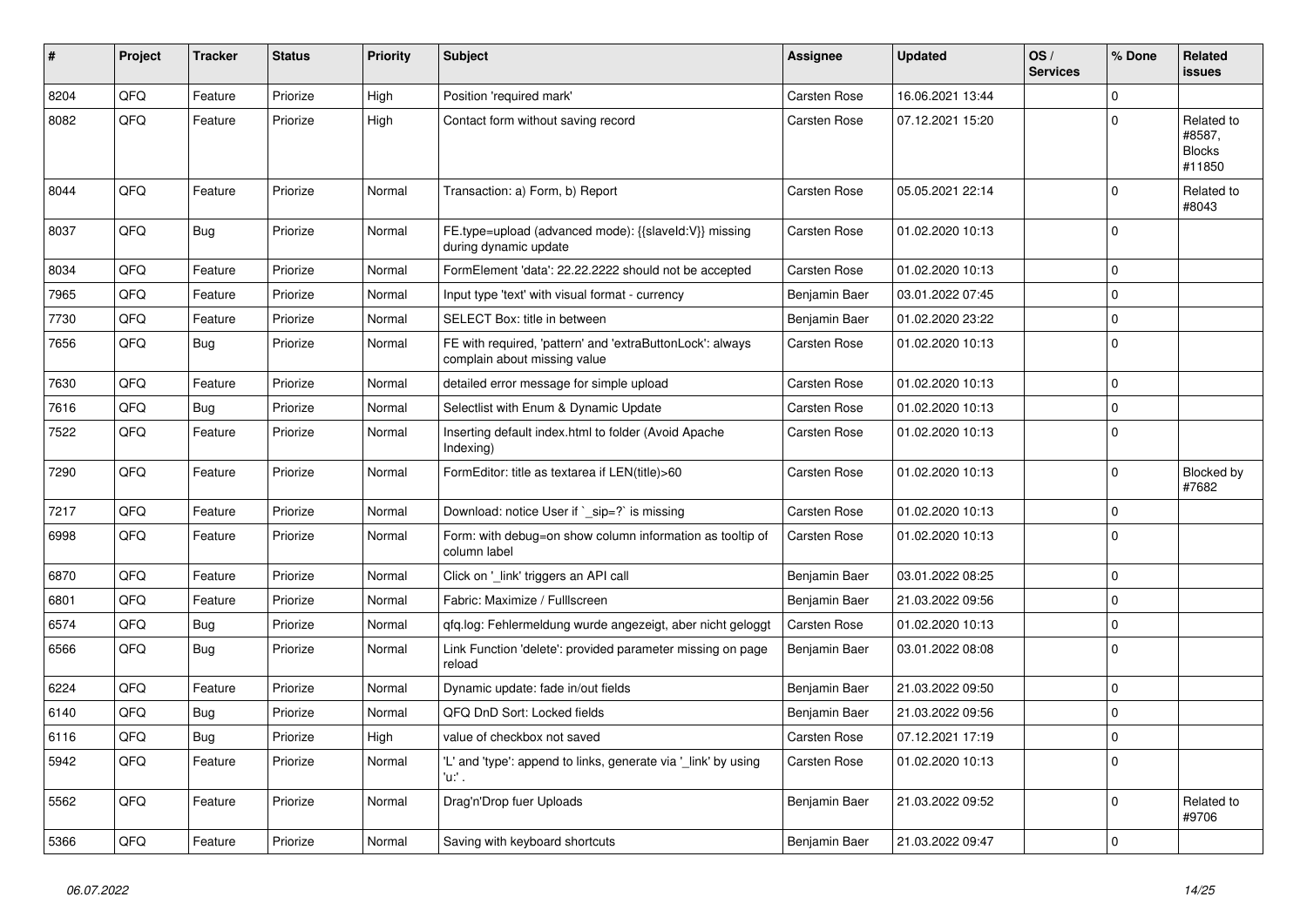| $\vert$ # | Project | <b>Tracker</b> | <b>Status</b> | <b>Priority</b> | <b>Subject</b>                                                                                      | Assignee            | <b>Updated</b>   | OS/<br><b>Services</b> | % Done      | <b>Related</b><br><b>issues</b>                                                                                                                                       |
|-----------|---------|----------------|---------------|-----------------|-----------------------------------------------------------------------------------------------------|---------------------|------------------|------------------------|-------------|-----------------------------------------------------------------------------------------------------------------------------------------------------------------------|
| 4457      | QFQ     | <b>Bug</b>     | Priorize      | Normal          | typeahead: pressing return to select an item, saves the form<br>and closes the form.                | Benjamin Baer       | 03.01.2022 08:01 |                        | $\Omega$    | Related to<br>#4398                                                                                                                                                   |
| 3867      | QFQ     | Feature        | Priorize      | Normal          | Readonly Formular: Template Groups add/delete<br>ausbeldnen                                         | Carsten Rose        | 05.05.2021 22:12 |                        | $\mathbf 0$ |                                                                                                                                                                       |
| 3782      | QFQ     | <b>Bug</b>     | Priorize      | Normal          | Bei fehlerhafter Eingabe (z.B. Datum) sollte das erwartete<br>Format angezeigt werden               | <b>Carsten Rose</b> | 01.02.2020 10:13 |                        | $\mathbf 0$ |                                                                                                                                                                       |
| 2665      | QFQ     | <b>Bug</b>     | Priorize      | Normal          | Dynamic Update funktioniert nicht, wenn beim<br>entsprechenden FormElement eine size angegeben ist. | Benjamin Baer       | 03.01.2022 08:12 |                        | 30          |                                                                                                                                                                       |
| 13899     | QFQ     | <b>Bug</b>     | ToDo          | Normal          | Selenium: zum laufen bringen                                                                        | Enis Nuredini       | 25.03.2022 10:24 |                        | $\mathbf 0$ |                                                                                                                                                                       |
| 12463     | QFQ     | Bug            | ToDo          | High            | QFQ Function: 'function' and 'sql' on same level - output of<br>sal is shown two times.             | Carsten Rose        | 15.12.2021 16:31 |                        | $\mathbf 0$ |                                                                                                                                                                       |
| 12395     | QFQ     | Bug            | ToDo          | High            | QFQ Function: Result two times shown                                                                | Carsten Rose        | 18.02.2022 08:59 |                        | $\pmb{0}$   |                                                                                                                                                                       |
| 12262     | QFQ     | Feature        | ToDo          | Normal          | Form buttons on top: more customable                                                                | Enis Nuredini       | 17.06.2022 10:44 |                        | $\pmb{0}$   | Related to<br>#13945, Has<br>duplicate<br>#4046, Has<br>duplicate<br>#10080                                                                                           |
| 7602      | QFQ     | Feature        | ToDo          | High            | Multi Select: with checkboxes                                                                       | Benjamin Baer       | 22.03.2022 09:07 |                        | $\mathbf 0$ |                                                                                                                                                                       |
| 14323     | QFQ     | <b>Bug</b>     | In Progress   | Normal          | Report: render=both single - no impact                                                              | <b>Carsten Rose</b> | 19.06.2022 18:31 |                        | $\pmb{0}$   |                                                                                                                                                                       |
| 14320     | QFQ     | Feature        | In Progress   | Normal          | Allow specific HTML Tags and Attributes: general, TinyMCE                                           | Enis Nuredini       | 04.07.2022 14:09 |                        | $\mathbf 0$ | Related to<br>#12664,<br>Related to<br>#12039,<br>Related to<br>#11702,<br>Related to<br>#7239,<br>Related to<br>#3708,<br>Related to<br>#3646,<br>Related to<br>#880 |
| 14175     | QFQ     | <b>Bug</b>     | In Progress   | Normal          | Opening a form with no QFQ Session cookie fails                                                     | Carsten Rose        | 03.06.2022 10:40 |                        | $\mathbf 0$ |                                                                                                                                                                       |
| 12508     | QFQ     | <b>Bug</b>     | In Progress   | High            | gfg Form: sendMail                                                                                  | Karin Niffeler      | 19.03.2022 17:48 |                        | $\mathbf 0$ |                                                                                                                                                                       |
| 12439     | QFQ     | Feature        | In Progress   | Normal          | TinyMCE Paste from Word & Character Count/Limit                                                     | Carsten Rose        | 05.05.2021 22:15 |                        | $\mathbf 0$ |                                                                                                                                                                       |
| 11980     | QFQ     | Feature        | In Progress   | Normal          | protected verzeichnis MUSS geschützt werden                                                         | <b>Carsten Rose</b> | 07.09.2021 13:30 |                        | $\mathbf 0$ |                                                                                                                                                                       |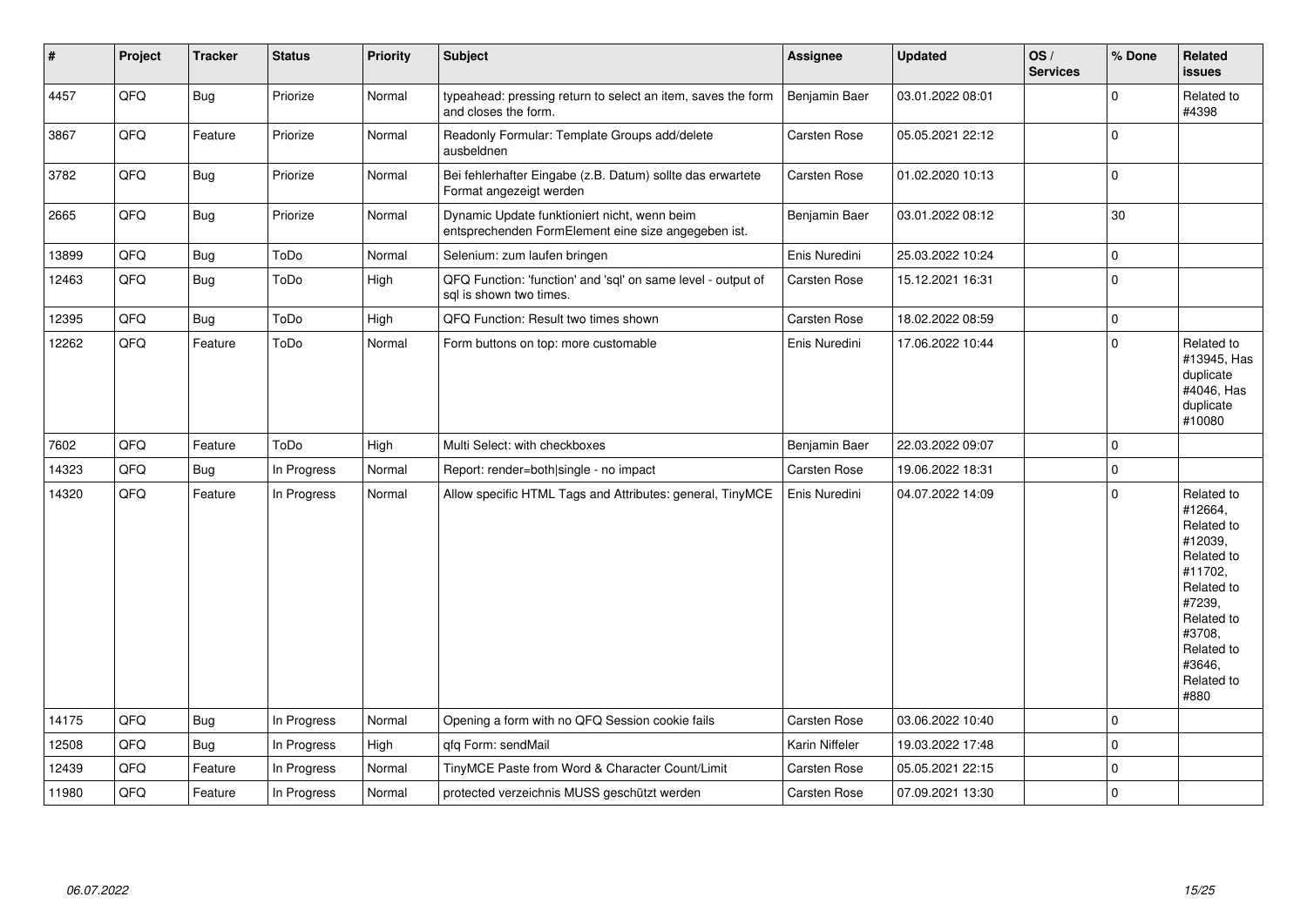| #     | Project        | <b>Tracker</b> | <b>Status</b>              | <b>Priority</b> | Subject                                                | <b>Assignee</b>     | <b>Updated</b>   | OS/<br><b>Services</b> | % Done       | Related<br><b>issues</b>                                                                                                       |
|-------|----------------|----------------|----------------------------|-----------------|--------------------------------------------------------|---------------------|------------------|------------------------|--------------|--------------------------------------------------------------------------------------------------------------------------------|
| 11517 | QFQ            | Bug            | In Progress                | Normal          | extraButtonInfo Broken for multiple FormElements       | Carsten Rose        | 12.05.2022 13:12 |                        | 0            | Related to<br>#7890,<br>Related to<br>#3811, Has<br>duplicate<br>#10905, Has<br>duplicate<br>#10553, Has<br>duplicate<br>#6779 |
| 11076 | QFQ            | Feature        | In Progress                | Normal          | SELECT  AS _websocket                                  | Carsten Rose        | 30.08.2020 17:49 |                        | 0            | Related to<br>#13354                                                                                                           |
| 10661 | QFQ            | <b>Bug</b>     | In Progress                | Normal          | Typo3 Warnungen                                        | Carsten Rose        | 07.09.2021 13:23 |                        | 0            | Related to<br>#12440                                                                                                           |
| 10443 | QFQ            | Feature        | In Progress                | Normal          | Konzept_api / _live                                    | Carsten Rose        | 07.05.2020 09:39 |                        | 0            |                                                                                                                                |
| 6250  | QFQ            | Feature        | In Progress                | Normal          | Enhance layout: a) Subrecord, b) Subrecord-Title       | Carsten Rose        | 01.02.2020 23:22 |                        | 0            | Related to<br>#5391                                                                                                            |
| 5695  | QFQ            | Feature        | In Progress                | Normal          | Multiform                                              | Carsten Rose        | 02.01.2021 18:38 |                        | 0            |                                                                                                                                |
| 4194  | QFQ            | Feature        | In Progress                | Normal          | Bootstrap 4 ist jetzt offiziel                         |                     | 03.05.2021 20:47 |                        | 0            | Related to<br>#10114                                                                                                           |
| 10793 | QFQ            | Feature        | In Progress                | Normal          | Update NPM Packages                                    | Carsten Rose        | 07.09.2021 13:25 |                        | $30\,$       |                                                                                                                                |
| 9517  | QFQ            | Feature        | In Progress                | High            | Input multiple tags with typeahead                     | <b>Carsten Rose</b> | 03.05.2021 21:14 |                        | 40           | Related to<br>#10150                                                                                                           |
| 13330 | QFQ            | Feature        | In Progress                | Normal          | Multi Form: Upload                                     | Carsten Rose        | 07.11.2021 12:40 |                        | 50           | Related to<br>#9706                                                                                                            |
| 12440 | QFQ            | Feature        | In Progress                | Normal          | Typo3 V10 upgrade (durchfuehren und testen)            | Carsten Rose        | 21.03.2022 09:53 |                        | 50           | Related to<br>#12357,<br>Related to<br>#12067,<br>Related to<br>#10661                                                         |
| 9691  | QFQ            | Bug            | In Progress                | Normal          | Checkbox: dynamic update > readonly                    | Carsten Rose        | 01.02.2020 23:22 |                        | 50           | Related to<br>#9834                                                                                                            |
| 9789  | QFQ            | <b>Bug</b>     | In Progress                | High            | Record Lock: release to early on 'leave page'          | Carsten Rose        | 10.01.2022 09:25 |                        | 100          | Related to<br>#10081,<br>Related to<br>#9173,<br>Related to<br>#8702                                                           |
| 13566 | QFQ            | Feature        | Ready to sync<br>(develop) | Normal          | Delete config-example.qfq.php file                     | Carsten Rose        | 23.12.2021 09:25 |                        | $\mathbf{0}$ |                                                                                                                                |
| 13767 | $\mathsf{QFQ}$ | Bug            | Feedback                   | Normal          | date/time-picker: required shows up/down button orange | Enis Nuredini       | 16.05.2022 23:16 |                        | 0            |                                                                                                                                |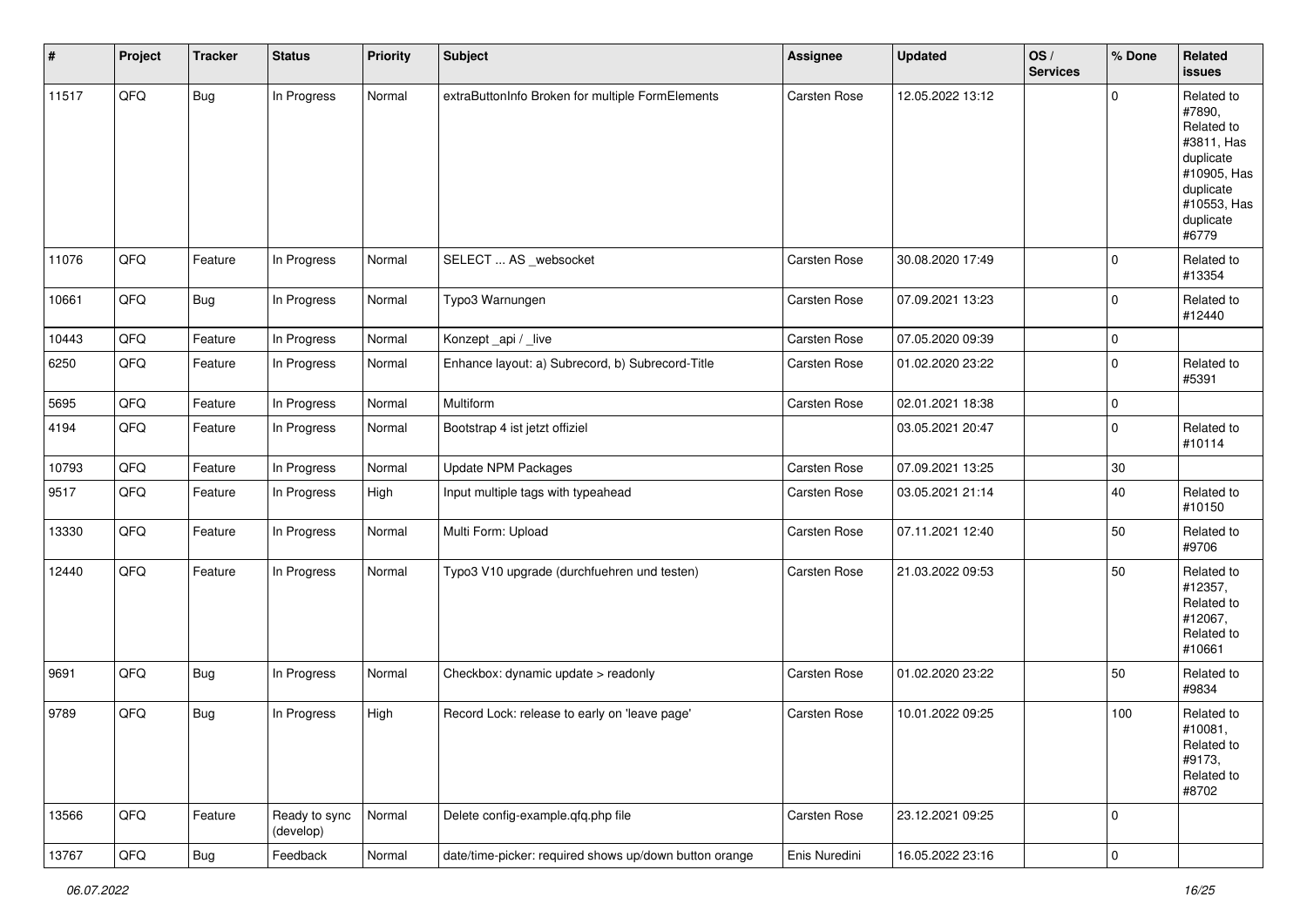| ∥ #   | Project | <b>Tracker</b> | <b>Status</b>     | <b>Priority</b> | <b>Subject</b>                                                                       | <b>Assignee</b>   | <b>Updated</b>   | OS/<br><b>Services</b> | % Done         | Related<br>issues                                                     |
|-------|---------|----------------|-------------------|-----------------|--------------------------------------------------------------------------------------|-------------------|------------------|------------------------|----------------|-----------------------------------------------------------------------|
| 12546 | QFQ     | Bug            | Feedback          | Normal          | Branch 'Development' - Unit Tests mit dirty workaround<br>angepasst                  | Carsten Rose      | 19.03.2022 17:48 |                        | $\Omega$       |                                                                       |
| 11630 | QFQ     | Bug            | Feedback          | High            | Bitte check ob CALL() in 20.11.0 noch so funktioniert wie in<br>20.4.1               | Enis Nuredini     | 28.05.2022 13:45 |                        | $\pmb{0}$      | Related to<br>#11325                                                  |
| 11347 | QFQ     | Bug            | Feedback          | Normal          | If Bedingungen funktionieren nicht korrekt                                           | Christoph Fuchs   | 21.03.2021 20:37 |                        | 0              |                                                                       |
| 10782 | QFQ     | Feature        | Feedback          | Normal          | Tiny MCE: Image Upload                                                               | Enis Nuredini     | 16.05.2022 23:16 |                        | 0              | Related to<br>#12452                                                  |
| 10124 | QFQ     | Feature        | Feedback          | Normal          | qfq AAI-Login                                                                        | Karin Niffeler    | 07.05.2020 09:36 |                        | 0              |                                                                       |
| 9898  | QFQ     | <b>Bug</b>     | Feedback          | Normal          | Formular trotz Timeout gespeichert                                                   | Benjamin Baer     | 01.02.2020 15:56 |                        | 0              |                                                                       |
| 9548  | QFQ     | Feature        | Feedback          | High            | FormElement: Pattern mismatch - optional report only on<br>focus lost                | Benjamin Baer     | 03.05.2021 21:14 |                        | $\mathbf 0$    |                                                                       |
| 9535  | QFQ     | Bug            | Feedback          | Normal          | Report:  AS '_vertical' - column to wide - vertical >> rot45,<br>rot90               | Benjamin Baer     | 01.02.2020 15:56 |                        | $\mathbf 0$    |                                                                       |
| 9052  | QFQ     | Feature        | Feedback          | High            | Report: CodeMirror with SQL Syntax Highlight in FE                                   | Enis Nuredini     | 08.06.2022 10:25 |                        | 0              |                                                                       |
| 8316  | QFQ     | <b>Bug</b>     | Feedback          | Normal          | Documentation/Behaviour for Nested Queries and<br>Record-Store confusing             | Nicola Chiapolini | 20.11.2019 09:14 |                        | $\mathbf 0$    |                                                                       |
| 5894  | QFQ     | Feature        | Feedback          | Normal          | Typeahead in Report: show/hide rows dynamically                                      | Carsten Rose      | 18.02.2022 08:50 |                        | 0              | Related to<br>#5893.<br>Related to<br>#5885                           |
| 13572 | QFQ     | Feature        | Feedback          | Normal          | Form Load: misleading error message on trying to load non<br>existent primary record | Enis Nuredini     | 16.05.2022 23:16 |                        | 100            |                                                                       |
| 12584 | QFQ     | Feature        | Feedback          | Normal          | T3 v10 migration script: replace alias-patterns (v11)                                | Carsten Rose      | 28.05.2022 11:12 |                        | 100            |                                                                       |
| 13608 | QFQ     | Feature        | Some day<br>maybe | Normal          | Automatic Browser Language Redirect                                                  | Enis Nuredini     | 17.06.2022 08:35 |                        | 0              |                                                                       |
| 12611 | QFQ     | Feature        | Some day<br>maybe | Normal          | Refactoring: Bootstrap with Lazy Loading                                             | Carsten Rose      | 08.06.2022 10:37 |                        | $\overline{0}$ | Related to<br>#12490,<br>Related to<br>#10013,<br>Related to<br>#7732 |
| 12337 | QFQ     | Feature        | Some day<br>maybe | Normal          | Database.php: better caching                                                         | Carsten Rose      | 16.09.2021 15:10 |                        | $\pmb{0}$      |                                                                       |
| 12315 | QFQ     | Feature        | Some day<br>maybe | Normal          | Form History (Diffs) / Backups                                                       | Carsten Rose      | 16.09.2021 15:10 |                        | $\Omega$       |                                                                       |
| 11323 | QFQ     | Feature        | Some day<br>maybe | Normal          | Report Frontend Editor Modal + Codemirror                                            | Carsten Rose      | 16.09.2021 15:10 |                        | $\mathbf 0$    | Related to<br>#11036                                                  |
| 11322 | QFQ     | Feature        | Some day<br>maybe | Normal          | Form Element JSON - (multiline parameter field)                                      | Carsten Rose      | 16.09.2021 15:10 |                        | 0              |                                                                       |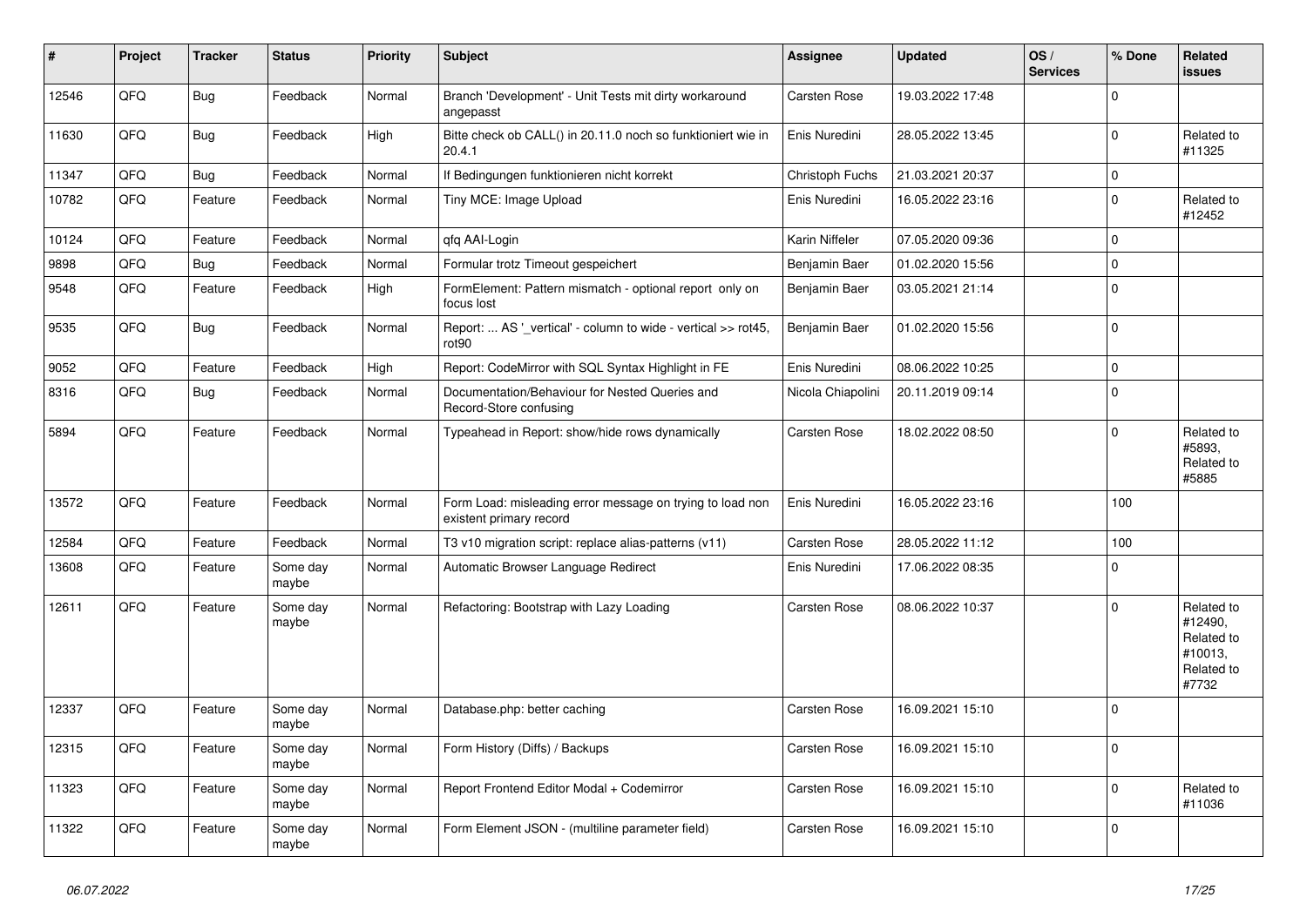| $\vert$ # | Project | <b>Tracker</b> | <b>Status</b>     | <b>Priority</b> | <b>Subject</b>                                                           | <b>Assignee</b> | <b>Updated</b>   | OS/<br><b>Services</b> | % Done      | Related<br><b>issues</b>                                              |
|-----------|---------|----------------|-------------------|-----------------|--------------------------------------------------------------------------|-----------------|------------------|------------------------|-------------|-----------------------------------------------------------------------|
| 11217     | QFQ     | Feature        | Some day<br>maybe | Normal          | <b>Extend Script Functionality</b>                                       | Carsten Rose    | 16.09.2021 15:10 |                        | $\mathbf 0$ |                                                                       |
| 11036     | QFQ     | Feature        | Some day<br>maybe | Normal          | inline report editor permissions                                         | Carsten Rose    | 16.09.2021 15:09 |                        | $\mathbf 0$ | Related to<br>#11323                                                  |
| 10745     | QFQ     | Feature        | Some day<br>maybe | Normal          | Tablesorter Excel Export                                                 | Carsten Rose    | 16.09.2021 15:09 |                        | $\mathbf 0$ |                                                                       |
| 10738     | QFQ     | Feature        | Some day<br>maybe | Normal          | CORS headers for external API requests                                   |                 | 10.06.2020 14:00 |                        | $\mathbf 0$ |                                                                       |
| 10716     | QFQ     | Feature        | Some day<br>maybe | Normal          | Business Logic mit Externen Skripten                                     | Carsten Rose    | 16.09.2021 15:10 |                        | $\pmb{0}$   | Related to<br>#10713,<br>Related to<br>#8217                          |
| 10116     | QFQ     | Feature        | Some day<br>maybe | Normal          | TypeAhead: Tag - show inside 'input' element                             | Carsten Rose    | 16.09.2021 15:09 |                        | $\mathbf 0$ |                                                                       |
| 10095     | QFQ     | Feature        | Some day<br>maybe | Normal          | Generic Gitlab Integration into QFQ                                      | Carsten Rose    | 16.09.2021 15:10 |                        | $\pmb{0}$   |                                                                       |
| 10013     | QFQ     | Feature        | Some day<br>maybe | Normal          | FE.typ=editor: CodeMirror                                                | Carsten Rose    | 08.06.2022 10:37 |                        | $\mathbf 0$ | Related to<br>#12611,<br>Related to<br>#12490,<br>Related to<br>#7732 |
| 9704      | QFQ     | Feature        | Some day<br>maybe | Normal          | Thumbnails Generieren beim Splitten von PDF Files                        | Carsten Rose    | 11.12.2019 16:01 |                        | $\mathbf 0$ |                                                                       |
| 9669      | QFQ     | Bug            | Some day<br>maybe | Normal          | Checkbox / Template Group: radio/checkbox visible broken<br>after 'add'  | Carsten Rose    | 16.06.2021 13:47 |                        | $\pmb{0}$   | Related to<br>#8091                                                   |
| 9579      | QFQ     | Feature        | Some day<br>maybe | Normal          | Multiform with Process Row                                               | Carsten Rose    | 11.12.2019 16:01 |                        | $\mathbf 0$ |                                                                       |
| 9281      | QFQ     | Bug            | Some day<br>maybe | Normal          | Allow STRICT_TRANS_TABLES                                                | Carsten Rose    | 02.01.2021 18:43 |                        | $\pmb{0}$   |                                                                       |
| 9130      | QFQ     | Feature        | Some day<br>maybe | Normal          | tablesorter: Automatic Row numbering / Zeilenummer                       | Benjamin Baer   | 01.02.2020 23:22 |                        | $\mathbf 0$ |                                                                       |
| 9126      | QFQ     | <b>Bug</b>     | Some day<br>maybe | Normal          | hidden Form elements are present in page source                          |                 | 02.01.2021 18:41 |                        | $\mathbf 0$ |                                                                       |
| 9024      | QFQ     | Bug            | Some day<br>maybe | Normal          | QFQ Einarbeitung                                                         |                 | 01.02.2020 15:56 |                        | $\pmb{0}$   |                                                                       |
| 9020      | QFQ     | Bug            | Some day<br>maybe | Normal          | radio mit buttonClass und dynamicUpdate lassen sich nicht<br>kombinieren |                 | 11.12.2019 16:01 |                        | $\mathbf 0$ |                                                                       |
| 8894      | QFQ     | Feature        | Some day<br>maybe | Normal          | Documentation Tags Usable in QFQ Application                             | Carsten Rose    | 11.12.2019 16:01 |                        | $\pmb{0}$   |                                                                       |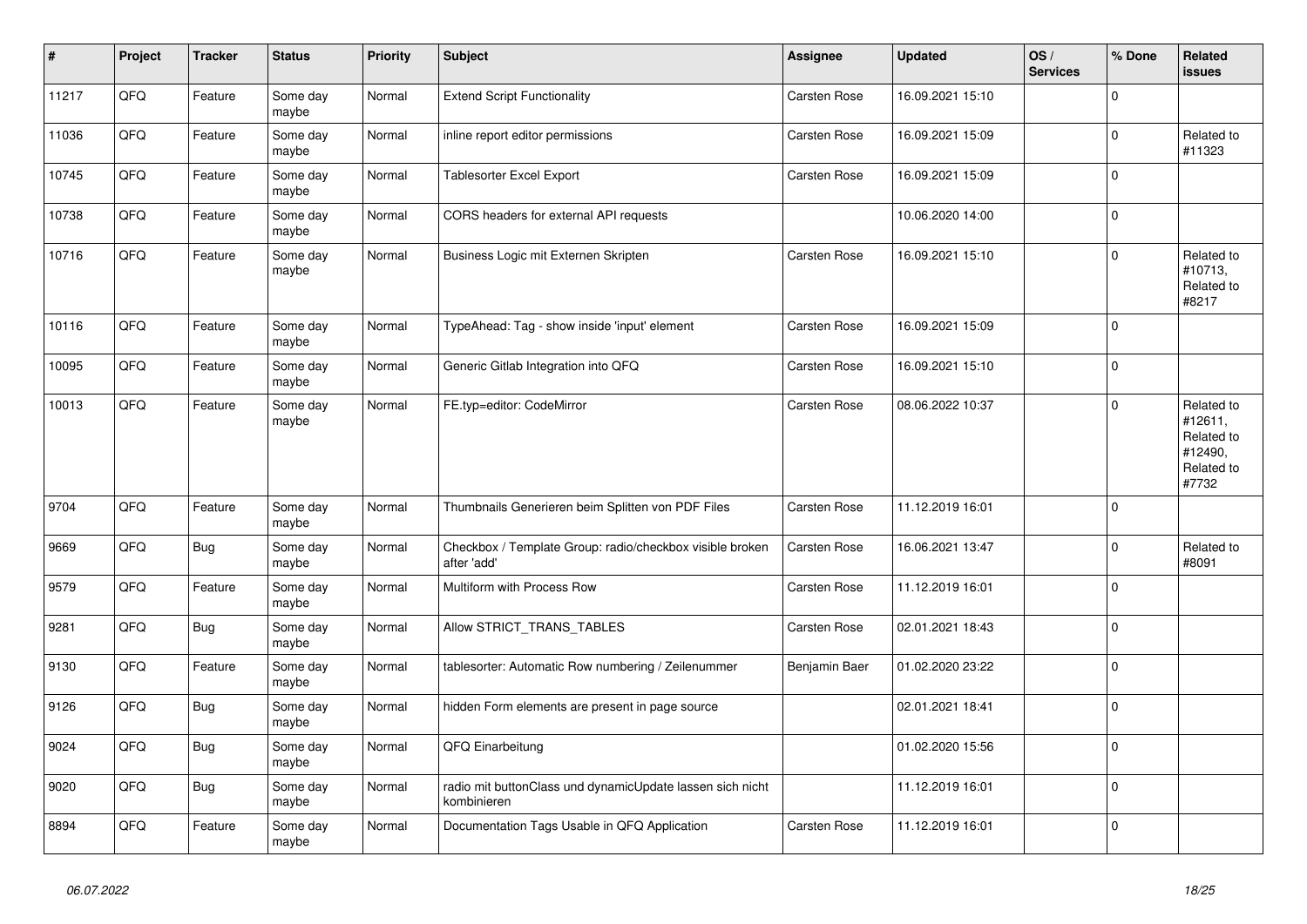| #    | Project | <b>Tracker</b> | <b>Status</b>     | <b>Priority</b> | <b>Subject</b>                                                                                 | <b>Assignee</b> | <b>Updated</b>   | OS/<br><b>Services</b> | % Done      | Related<br><b>issues</b>                                               |
|------|---------|----------------|-------------------|-----------------|------------------------------------------------------------------------------------------------|-----------------|------------------|------------------------|-------------|------------------------------------------------------------------------|
| 8892 | QFQ     | Feature        | Some day<br>maybe | Normal          | Display and Edit SQL Comments in Form Editor                                                   | Carsten Rose    | 11.12.2019 16:01 |                        | $\mathbf 0$ |                                                                        |
| 8586 | QFQ     | Feature        | Some day<br>maybe | Normal          | QFQ: Enhance Error message for 'record not found'                                              | Carsten Rose    | 16.09.2021 15:10 |                        | $\mathbf 0$ |                                                                        |
| 8520 | QFQ     | Feature        | Some day<br>maybe | Normal          | Bring QFQ to Composer                                                                          | Carsten Rose    | 16.09.2021 15:10 |                        | $\mathbf 0$ |                                                                        |
| 8106 | QFQ     | Bug            | Some day<br>maybe | Normal          | Dynamic Update: Feld kann nicht auf empty zurückgesetzt<br>werden                              | Carsten Rose    | 11.12.2019 16:01 |                        | $\mathbf 0$ |                                                                        |
| 8101 | QFQ     | Feature        | Some day<br>maybe | Normal          | Password hash: support further hashing methods                                                 | Carsten Rose    | 16.09.2021 15:10 |                        | $\mathbf 0$ |                                                                        |
| 8056 | QFQ     | Feature        | Some day<br>maybe | Normal          | Termin Organisation (Reservation)                                                              |                 | 01.02.2020 23:19 |                        | $\mathbf 0$ | Related to<br>#8658                                                    |
| 7921 | QFQ     | Feature        | Some day<br>maybe | Normal          | Rest API Export: URL kuerzer machen                                                            |                 | 01.02.2020 23:19 |                        | $\mathbf 0$ |                                                                        |
| 7732 | QFQ     | Feature        | Some day<br>maybe | Normal          | Javascript: Lazy Loading der add on libs                                                       | Benjamin Baer   | 08.06.2022 10:38 |                        | $\mathbf 0$ | Related to<br>#12611,<br>Related to<br>#12490,<br>Related to<br>#10013 |
| 7456 | QFQ     | Bug            | Some day<br>maybe | Low             | Todos in Code: solve or make ticket                                                            | Carsten Rose    | 16.09.2021 15:10 |                        | 0           |                                                                        |
| 7453 | QFQ     | Feature        | Some day<br>maybe | Normal          | import / export forms QFQ                                                                      | Carsten Rose    | 16.09.2021 15:10 |                        | $\mathbf 0$ |                                                                        |
| 7452 | QFQ     | Feature        | Some day<br>maybe | Normal          | automate deployment new QFQ version                                                            | Carsten Rose    | 16.09.2021 15:10 |                        | $\mathbf 0$ |                                                                        |
| 7402 | QFQ     | Bug            | Some day<br>maybe | Normal          | thumbnail cache: outdated picture when permission denied<br>and permission resolved.           |                 | 01.02.2020 23:20 |                        | $\mathbf 0$ |                                                                        |
| 7336 | QFQ     | Feature        | Some day<br>maybe | Normal          | PDF Upload: disallow PDFs with specific Meta information                                       | Carsten Rose    | 11.12.2019 16:01 |                        | $\mathbf 0$ |                                                                        |
| 7281 | QFQ     | Bug            | Some day<br>maybe | Normal          | Subrecords: on large screen separator line too short                                           |                 | 01.02.2020 23:19 |                        | $\mathbf 0$ |                                                                        |
| 7278 | QFQ     | Feature        | Some day<br>maybe | Normal          | Form: Wert vordefinieren der immer gesetzt wird                                                |                 | 02.05.2021 09:27 |                        | $\mathbf 0$ |                                                                        |
| 7229 | QFQ     | Feature        | Some day<br>maybe | Normal          | New FormElement.type: Button                                                                   |                 | 01.02.2021 12:32 |                        | $\pmb{0}$   |                                                                        |
| 7108 | QFQ     | Feature        | Some day<br>maybe | Normal          | QFQ Wrap Elements                                                                              |                 | 11.12.2019 16:01 |                        | $\mathbf 0$ |                                                                        |
| 7107 | QFQ     | Feature        | Some day<br>maybe | Normal          | Showcase Registration Tool: Anmeldung / Administration :<br>Liste Anmeldungen / Emaileinaldung | Carsten Rose    | 11.12.2019 16:01 |                        | $\pmb{0}$   |                                                                        |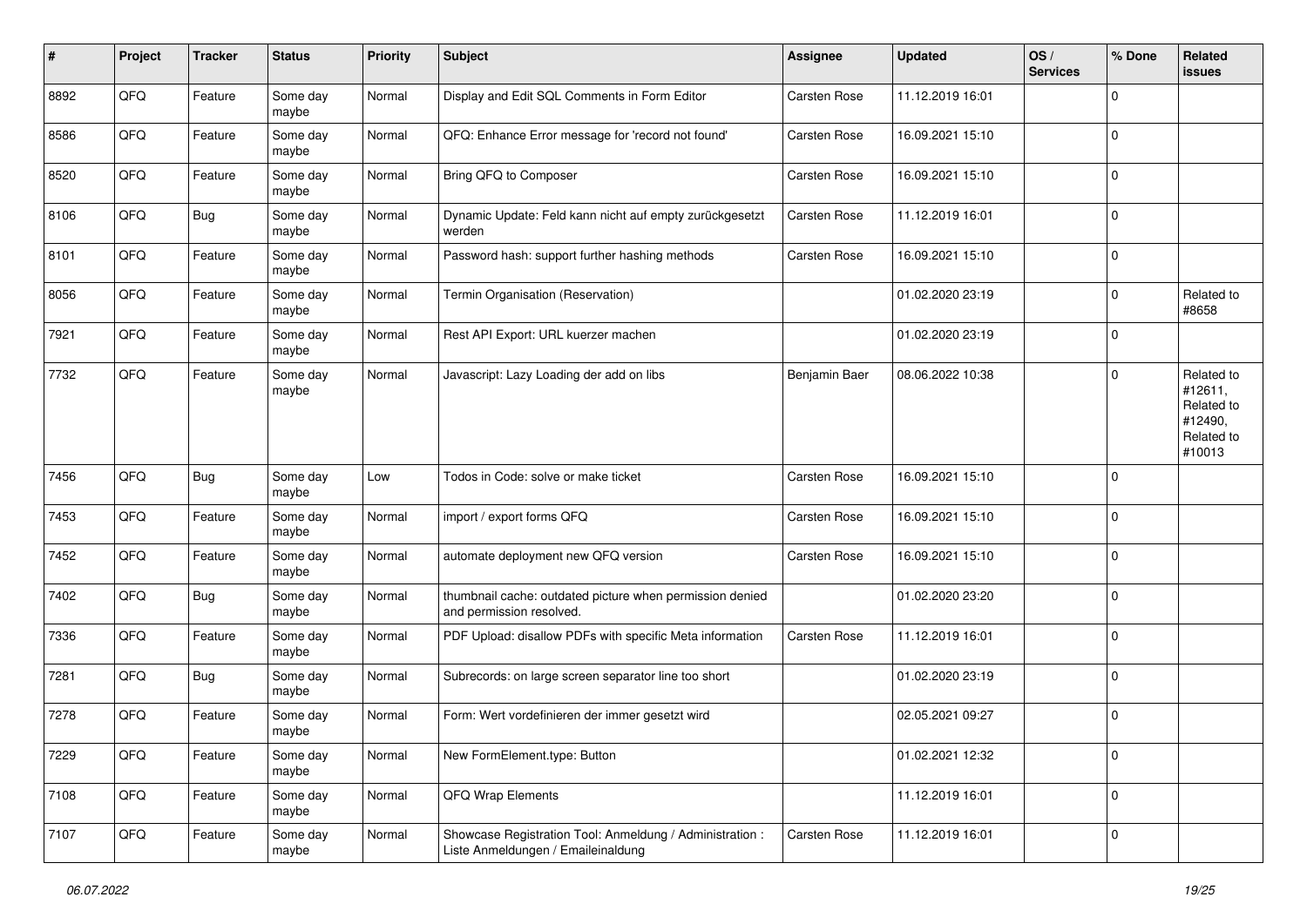| $\pmb{\#}$ | Project | <b>Tracker</b> | <b>Status</b>     | <b>Priority</b> | <b>Subject</b>                                                                   | Assignee      | <b>Updated</b>   | OS/<br><b>Services</b> | % Done      | Related<br><b>issues</b> |
|------------|---------|----------------|-------------------|-----------------|----------------------------------------------------------------------------------|---------------|------------------|------------------------|-------------|--------------------------|
| 7106       | QFQ     | Feature        | Some day<br>maybe | Normal          | Beispiel Nummerierung von Rows in Report                                         |               | 11.12.2019 16:01 |                        | $\mathbf 0$ |                          |
| 7105       | QFQ     | Feature        | Some day<br>maybe | Normal          | Beispiel wie man in einer zweiten Tabelle speichert.                             |               | 11.12.2019 16:01 |                        | $\mathbf 0$ |                          |
| 7104       | QFQ     | Feature        | Some day<br>maybe | Normal          | Manual: hint about escaping if '\r' appears in mail body                         |               | 11.12.2019 16:01 |                        | $\pmb{0}$   |                          |
| 7101       | QFQ     | <b>Bug</b>     | Some day<br>maybe | Normal          | 'form' in SIP and 'report' - breaks                                              |               | 01.02.2020 23:20 |                        | $\Omega$    |                          |
| 7100       | QFQ     | Feature        | Some day<br>maybe | Normal          | Download: log access, max downloads, time limit                                  |               | 01.02.2020 23:19 |                        | $\mathbf 0$ |                          |
| 6992       | QFQ     | Feature        | Some day<br>maybe | Normal          | DB exception: Syntax Highlight                                                   |               | 11.12.2019 16:01 |                        | $\mathbf 0$ | Related to<br>#5450      |
| 6972       | QFQ     | Feature        | Some day<br>maybe | Normal          | Fabric Clipboard / cross browser tab                                             | Benjamin Baer | 01.02.2020 23:21 |                        | $\mathbf 0$ |                          |
| 6970       | QFQ     | Feature        | Some day<br>maybe | Normal          | tablesorter: default fuer 'sortReset' aendern von 'Ctrl' zu 'Alt'                | Benjamin Baer | 01.02.2020 23:21 |                        | $\mathbf 0$ |                          |
| 6715       | QFQ     | Feature        | Some day<br>maybe | Normal          | Code-Refactoring: dbArray vereinheitlichen                                       | Carsten Rose  | 11.12.2019 16:02 |                        | $\mathbf 0$ |                          |
| 6704       | QFQ     | Feature        | Some day<br>maybe | Normal          | Upload Mode: Bilder in Notizen rechts sollen aktuellen<br>Upload repräsentieren. |               | 01.02.2020 23:19 |                        | $\pmb{0}$   | Related to<br>#3264      |
| 6515       | QFQ     | Feature        | Some day<br>maybe | Normal          | Formular: Felder dynamisch ein/ausblenden                                        |               | 11.12.2019 16:02 |                        | $\mathbf 0$ |                          |
| 6299       | QFQ     | Feature        | Some day<br>maybe | Normal          | Attack detection: log table with invalid SIP access                              |               | 11.12.2019 16:02 |                        | $\mathbf 0$ | Related to<br>#3947      |
| 6288       | QFQ     | Feature        | Some day<br>maybe | Normal          | Best Practice: Erklaeren wie man ein Formular ganz in<br>'weiss' erstellen kann  |               | 11.12.2019 16:02 |                        | $\pmb{0}$   |                          |
| 6084       | QFQ     | Feature        | Some day<br>maybe | Normal          | New escape type: 'D' - convert date                                              |               | 01.02.2020 23:19 |                        | $\pmb{0}$   |                          |
| 6083       | QFQ     | Feature        | Some day<br>maybe | Normal          | Dynamic Update: Value Check via SQL                                              |               | 11.12.2019 16:02 |                        | $\mathbf 0$ |                          |
| 5991       | QFQ     | Bug            | Some day<br>maybe | Normal          | URLs with ' ' or long parameter are problematic                                  | Carsten Rose  | 01.02.2020 23:19 |                        | $\mathbf 0$ |                          |
| 5983       | QFQ     | Feature        | Some day<br>maybe | Normal          | Form Submit (save & update): normalize date/-time FE                             | Carsten Rose  | 01.02.2020 23:19 |                        | $\pmb{0}$   |                          |
| 5923       | QFQ     | Feature        | Some day<br>maybe | Normal          | fillStoreSystemBySqlLate                                                         |               | 01.02.2020 23:19 |                        | $\pmb{0}$   |                          |
| 5895       | QFQ     | Feature        | Some day<br>maybe | Normal          | Tutorial: List of all QFQ Features                                               |               | 01.02.2020 23:19 |                        | $\mathbf 0$ |                          |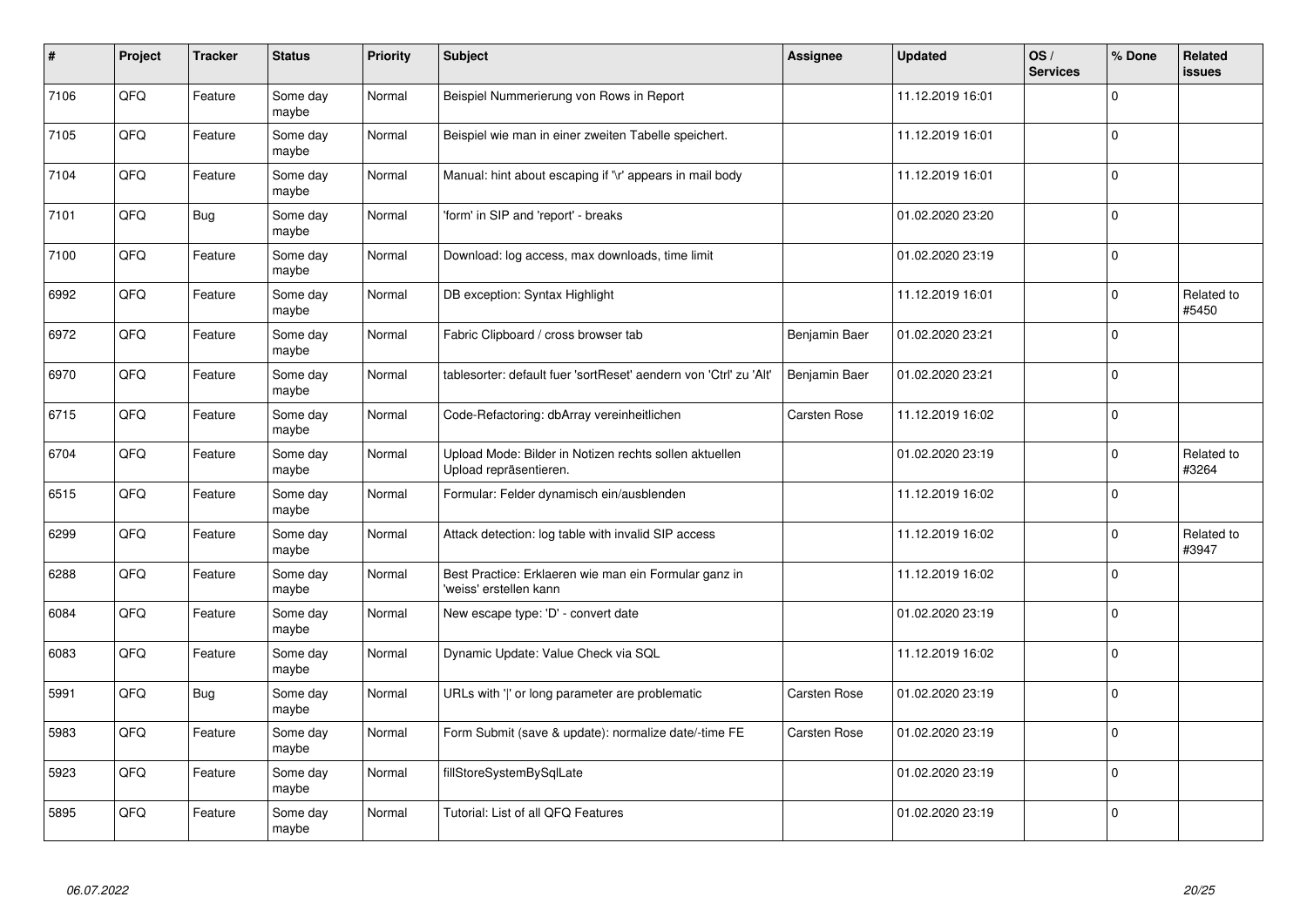| #    | Project | <b>Tracker</b> | <b>Status</b>     | <b>Priority</b> | Subject                                                                           | <b>Assignee</b> | <b>Updated</b>   | OS/<br><b>Services</b> | % Done                  | Related<br>issues                           |
|------|---------|----------------|-------------------|-----------------|-----------------------------------------------------------------------------------|-----------------|------------------|------------------------|-------------------------|---------------------------------------------|
| 5893 | QFQ     | Feature        | Some day<br>maybe | Normal          | Edit on double-click                                                              |                 | 01.02.2020 23:19 |                        | $\mathbf 0$             | Related to<br>#5894                         |
| 5892 | QFQ     | Feature        | Some day<br>maybe | Normal          | QFQ should use T3 API to manipulate FE GROUP<br>membership                        |                 | 01.02.2020 23:20 |                        | $\mathbf 0$             |                                             |
| 5877 | QFQ     | Bug            | Some day<br>maybe | Normal          | FE.type=note:bsColumn strange behaviour                                           |                 | 01.02.2020 23:19 |                        | 0                       |                                             |
| 5852 | QFQ     | Feature        | Some day<br>maybe | Normal          | Logging: mail.log / sql.log - im FE anzeigen und via AJAX<br>aktualisieren        | Carsten Rose    | 01.02.2020 23:19 |                        | $\mathbf 0$             | Related to<br>#5885                         |
| 5851 | QFQ     | Feature        | Some day<br>maybe | Normal          | Queue System implementieren: MQTT, RabbitMQ                                       |                 | 01.02.2020 23:20 |                        | $\mathbf 0$             | Related to<br>#5715                         |
| 5850 | QFQ     | Feature        | Some day<br>maybe | Normal          | Deployment: In QFQ Doc best practice fuer zeitgemaesses<br>Deployment beschreiben |                 | 01.02.2020 23:20 |                        | $\mathbf 0$             |                                             |
| 5805 | QFQ     | Feature        | Some day<br>maybe | Normal          | TypeAHead SQL value instead of key stored                                         |                 | 01.02.2020 23:19 |                        | $\mathbf 0$             | Related to<br>#5444                         |
| 5783 | QFQ     | Feature        | Some day<br>maybe | Normal          | <b>BPMN View/Edit</b>                                                             |                 | 11.12.2019 16:02 |                        | $\mathbf 0$             |                                             |
| 5768 | QFQ     | Bug            | Some day<br>maybe | Normal          | '{{pageLanguage:T}}' missing if QFQ is called via api                             | Carsten Rose    | 01.02.2020 23:19 |                        | $\pmb{0}$               |                                             |
| 5706 | QFQ     | Bug            | Some day<br>maybe | Normal          | upload: fileDestination needs to be sanatized                                     | Carsten Rose    | 01.02.2020 23:19 |                        | $\mathbf 0$             |                                             |
| 5665 | QFQ     | Feature        | Some day<br>maybe | Normal          | Versuch das '{{!' nicht mehr noetig ist.                                          | Carsten Rose    | 01.02.2020 23:20 |                        | $\mathbf 0$             | Related to<br>#7432,<br>Related to<br>#7434 |
| 5579 | QFQ     | Feature        | Some day<br>maybe | Normal          | Enhance Doc / Presentation: variable type 'link column type'                      | Carsten Rose    | 01.02.2020 23:19 |                        | $\mathbf 0$             |                                             |
| 5557 | QFQ     | Bug            | Some day<br>maybe | Normal          | Form load: STORE_RECORD filled, but should be empty                               | Carsten Rose    | 01.02.2020 23:19 |                        | $\mathbf 0$             |                                             |
| 5548 | QFQ     | Feature        | Some day<br>maybe | Normal          | 801 Textfiles/Scriptfiles als Thumbnail                                           | Carsten Rose    | 07.03.2022 16:26 |                        | $\mathbf 0$             |                                             |
| 5480 | QFQ     | Feature        | Some day<br>maybe | Normal          | QFQ: Dokumentation mit Screenshots versehen                                       | Carsten Rose    | 01.02.2020 23:20 |                        | $\mathbf 0$             | Related to<br>#9879                         |
| 5455 | QFQ     | Feature        | Some day<br>maybe | Normal          | Mail Redirects grld abhaengig                                                     |                 | 01.02.2020 23:20 |                        | $\mathbf 0$             |                                             |
| 5452 | QFQ     | Feature        | Some day<br>maybe | Normal          | Thumbnails from PDF: bad quality                                                  |                 | 01.02.2020 23:20 |                        | $\mathbf 0$             |                                             |
| 5428 | QFQ     | Feature        | Some day<br>maybe | Normal          | secure thumbnail: late render on access.                                          | Carsten Rose    | 01.02.2020 23:20 |                        | $\mathbf 0$             |                                             |
| 5389 | QFQ     | Feature        | Some day<br>maybe | Normal          | QFQ Design: Multline label / note                                                 | Benjamin Baer   | 01.02.2020 23:19 |                        | $\overline{\mathbf{0}}$ |                                             |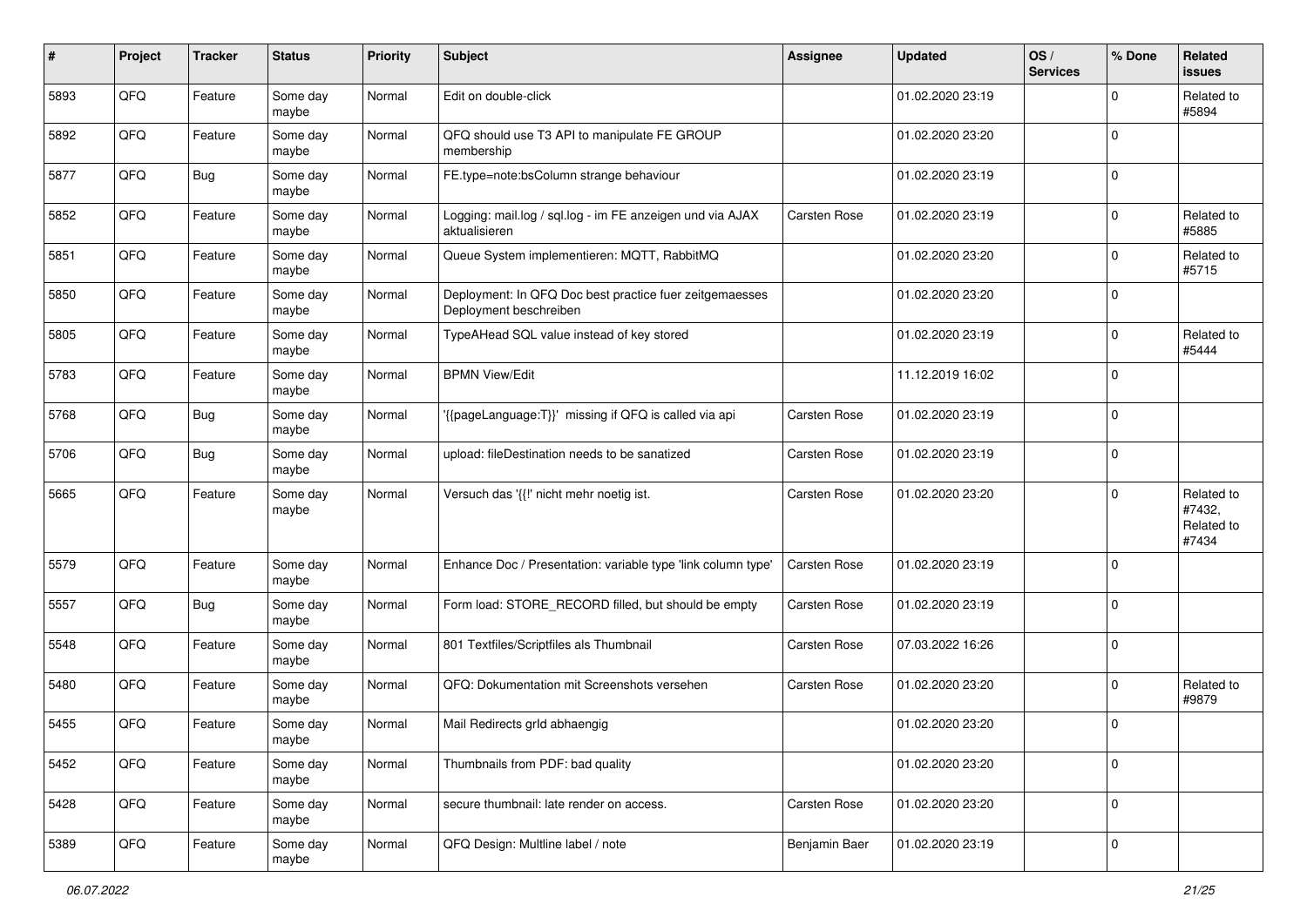| #    | Project | <b>Tracker</b> | <b>Status</b>     | <b>Priority</b> | Subject                                                                                                              | <b>Assignee</b> | <b>Updated</b>   | OS/<br><b>Services</b> | % Done      | Related<br>issues                              |
|------|---------|----------------|-------------------|-----------------|----------------------------------------------------------------------------------------------------------------------|-----------------|------------------|------------------------|-------------|------------------------------------------------|
| 5342 | QFQ     | Feature        | Some day<br>maybe | Normal          | link - with HTML Attributes                                                                                          |                 | 01.02.2020 23:20 |                        | $\mathbf 0$ | Related to<br>#14077                           |
| 5160 | QFQ     | Feature        | Some day<br>maybe | Normal          | QFQ collaborative / together.js, ShareJS, y-js, collaborative,                                                       |                 | 11.12.2019 16:02 |                        | $\mathbf 0$ |                                                |
| 5132 | QFQ     | Feature        | Some day<br>maybe | Normal          | Error Message sendmail missing attachment: more details                                                              | Carsten Rose    | 01.02.2020 23:19 |                        | 0           |                                                |
| 5129 | QFQ     | Feature        | Some day<br>maybe | Normal          | Reports: SQL fuer x Achse und y Achse                                                                                |                 | 11.12.2019 16:02 |                        | $\mathbf 0$ |                                                |
| 5024 | QFQ     | Feature        | Some day<br>maybe | Normal          | Fabric: Generate PDF with edits                                                                                      | Benjamin Baer   | 01.02.2020 23:20 |                        | $\mathbf 0$ | Related to<br>#10704                           |
| 5021 | QFQ     | <b>Bug</b>     | Some day<br>maybe | Normal          | FE.typ=extra - during save displays error 'datum2' already<br>filled in STORE_SIP - the value is stored nevertheless | Carsten Rose    | 01.02.2020 23:19 |                        | $\mathbf 0$ | Related to<br>#3875                            |
| 4974 | QFQ     | Feature        | Some day<br>maybe | Normal          | Long polling - inform all listening clients of changes                                                               |                 | 11.12.2019 16:02 |                        | $\mathbf 0$ |                                                |
| 4956 | QFQ     | Feature        | Some day<br>maybe | Normal          | Sendmail: Benutzerdefinierte Headers                                                                                 | Carsten Rose    | 11.12.2019 16:02 |                        | $\mathbf 0$ |                                                |
| 4872 | QFQ     | Feature        | Some day<br>maybe | Normal          | Fields of Typo3 page available in STORE_TYPO3                                                                        | Carsten Rose    | 01.02.2020 23:19 |                        | $\pmb{0}$   |                                                |
| 4869 | QFQ     | Feature        | Some day<br>maybe | Normal          | Dynamic Update (show, hide, readonly?, required?) for<br><b>Template Group Elements</b>                              | Carsten Rose    | 01.02.2020 23:19 |                        | $\mathbf 0$ | Related to<br>#4865                            |
| 4839 | QFQ     | Feature        | Some day<br>maybe | Normal          | gfg-handle in <head> Abschnitt</head>                                                                                | Carsten Rose    | 11.12.2019 16:02 |                        | $\mathbf 0$ |                                                |
| 4816 | QFQ     | Feature        | Some day<br>maybe | Normal          | Templates for QFQ Reports (Tables, Radios, )                                                                         |                 | 01.02.2020 23:20 |                        | $\mathbf 0$ |                                                |
| 4771 | QFQ     | Bug            | Some day<br>maybe | Normal          | qfq: select-down-values empty after save (edit-form for<br>program administrators)                                   | Carsten Rose    | 01.02.2020 23:20 |                        | $\mathbf 0$ | Related to<br>#4549, Has<br>duplicate<br>#4282 |
| 4757 | QFQ     | Feature        | Some day<br>maybe | Normal          | Test subrecord: download links ok? Links ok?                                                                         | Carsten Rose    | 01.02.2020 23:20 |                        | $\mathbf 0$ |                                                |
| 4719 | QFQ     | Feature        | Some day<br>maybe | Normal          | Custom Message in Client in case of 'Browser tab close,<br>modification will be lost'                                |                 | 01.02.2020 23:20 |                        | $\mathbf 0$ |                                                |
| 4659 | QFQ     | <b>Bug</b>     | Some day<br>maybe | Normal          | infoButtonExtra                                                                                                      | Carsten Rose    | 01.02.2020 23:20 |                        | $\mathbf 0$ |                                                |
| 4652 | QFQ     | Feature        | Some day<br>maybe | Normal          | UZH CD: Weiterleitung auf benutzerdefinierte 403/404 Seite                                                           | Carsten Rose    | 01.02.2020 23:20 |                        | $\mathbf 0$ |                                                |
| 4651 | QFQ     | <b>Bug</b>     | Some day<br>maybe | Normal          | "Loading document" Modal wird angezeigt bei uzhcd type=2<br>Ansicht                                                  | Carsten Rose    | 01.02.2020 23:20 |                        | $\mathbf 0$ |                                                |
| 4650 | QFQ     | Feature        | Some day<br>maybe | Normal          | Convert html to doc/rtf                                                                                              | Carsten Rose    | 01.02.2020 23:20 |                        | $\pmb{0}$   | Related to<br>#10704                           |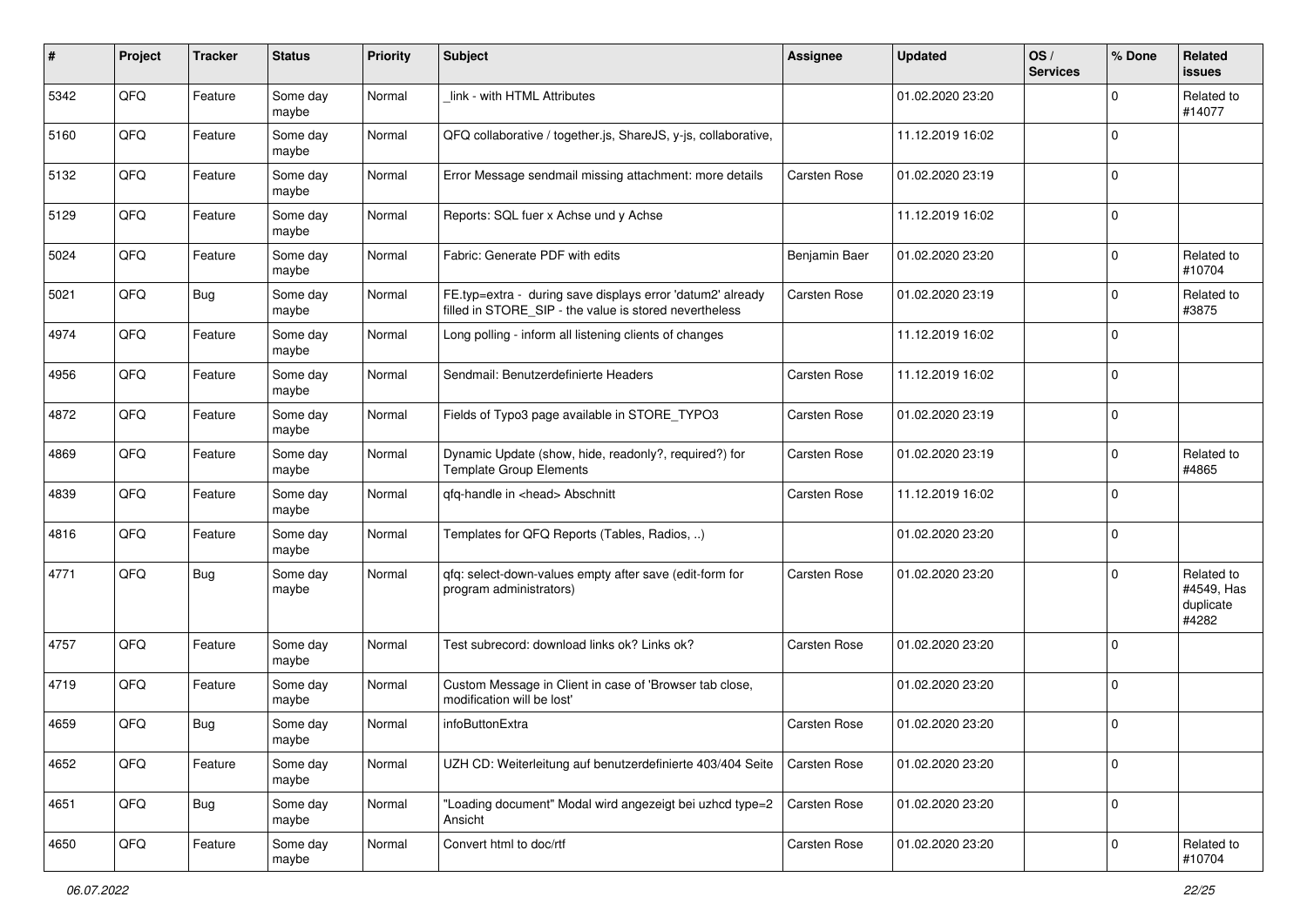| #    | Project | <b>Tracker</b> | <b>Status</b>     | <b>Priority</b> | <b>Subject</b>                                                                                                                                                | Assignee      | <b>Updated</b>   | OS/<br><b>Services</b> | % Done      | Related<br><b>issues</b>                    |
|------|---------|----------------|-------------------|-----------------|---------------------------------------------------------------------------------------------------------------------------------------------------------------|---------------|------------------|------------------------|-------------|---------------------------------------------|
| 4640 | QFQ     | Feature        | Some day<br>maybe | Normal          | Rename System Forms                                                                                                                                           |               | 01.02.2020 23:20 |                        | $\Omega$    |                                             |
| 4627 | QFQ     | Feature        | Some day<br>maybe | Normal          | dbupdate: all tables - check 'create', 'modified' if it is possible<br>to change to default 'CURRENT_TIMESTAMP' and modified<br>'ON UPDATE CURRENT_TIMESTAMP' |               | 01.02.2020 23:20 |                        | 0           |                                             |
| 4626 | QFQ     | Feature        | Some day<br>maybe | Normal          | Mobile View: 'classBody=qfq-form-right' makes no sense                                                                                                        |               | 01.02.2020 23:20 |                        | $\mathbf 0$ |                                             |
| 4606 | QFQ     | Feature        | Some day<br>maybe | Normal          | link: qualifier to render bootstrap button                                                                                                                    | Carsten Rose  | 01.02.2020 23:19 |                        | 0           |                                             |
| 4583 | QFQ     | Bug            | Some day<br>maybe | Normal          | Dynamic Update bei TypeAhead Feldern                                                                                                                          | Carsten Rose  | 01.02.2020 23:19 |                        | 0           |                                             |
| 4551 | QFQ     | Feature        | Some day<br>maybe | Normal          | Set 'pills' via dynamicUpdate to show/hide/disabled                                                                                                           |               | 01.02.2020 23:20 |                        | $\mathbf 0$ | Related to<br>#3752                         |
| 4549 | QFQ     | Bug            | Some day<br>maybe | Normal          | TemplateGroups: FE.type SELECT loose selected value<br>after save                                                                                             | Carsten Rose  | 01.02.2020 23:20 |                        | 0           | Related to<br>#4548,<br>Related to<br>#4771 |
| 4546 | QFQ     | Bug            | Some day<br>maybe | Normal          | NH: SIP storage is destroyed                                                                                                                                  |               | 01.02.2020 23:20 |                        | 0           |                                             |
| 4536 | QFQ     | Feature        | Some day<br>maybe | Normal          | FE upload: problem with delete if mutliple uploads an<br>FE.name="                                                                                            |               | 01.02.2020 23:20 |                        | $\mathbf 0$ |                                             |
| 4528 | QFQ     | Bug            | Some day<br>maybe | Normal          | extraButtonLock mit SQLAhead Bug                                                                                                                              | Carsten Rose  | 01.02.2020 23:19 |                        | 0           |                                             |
| 4454 | QFQ     | <b>Bug</b>     | Some day<br>maybe | Normal          | Required Elements: multiple elements in a row - whole row<br>marked if only one input is empty.                                                               | Benjamin Baer | 01.02.2020 23:20 |                        | 0           |                                             |
| 4446 | QFQ     | Feature        | Some day<br>maybe | Normal          | New FE get same feldContainerId as last modifed FE                                                                                                            |               | 01.02.2020 23:20 |                        | 0           |                                             |
| 4445 | QFQ     | Feature        | Some day<br>maybe | Normal          | template group: Option to simulate fieldset                                                                                                                   |               | 28.06.2021 14:11 |                        | $\mathbf 0$ |                                             |
| 4444 | QFQ     | Feature        | Some day<br>maybe | Normal          | FE.type=upload: detect mime type                                                                                                                              |               | 11.12.2019 16:02 |                        | 0           | Related to<br>#4303                         |
| 4443 | QFQ     | Feature        | Some day<br>maybe | Normal          | Form: multiple secondary tables                                                                                                                               |               | 01.02.2020 23:20 |                        | 0           |                                             |
| 4442 | QFQ     | Feature        | Some day<br>maybe | Normal          | Special Column Name: _link - new symbol G (Glyph) to<br>choose any available symbol                                                                           |               | 11.12.2019 16:02 |                        | $\Omega$    |                                             |
| 4441 | QFQ     | <b>Bug</b>     | Some day<br>maybe | Normal          | \$_SERVER Vars sollten nur aus dem Store genommen<br>werden - Code entsprechend anpassen.                                                                     |               | 11.12.2019 16:02 |                        | 0           |                                             |
| 4440 | QFQ     | Feature        | Some day<br>maybe | Normal          | Manual.rst: explain how to. expand PHP Session to 4h                                                                                                          |               | 11.12.2019 16:02 |                        | $\Omega$    |                                             |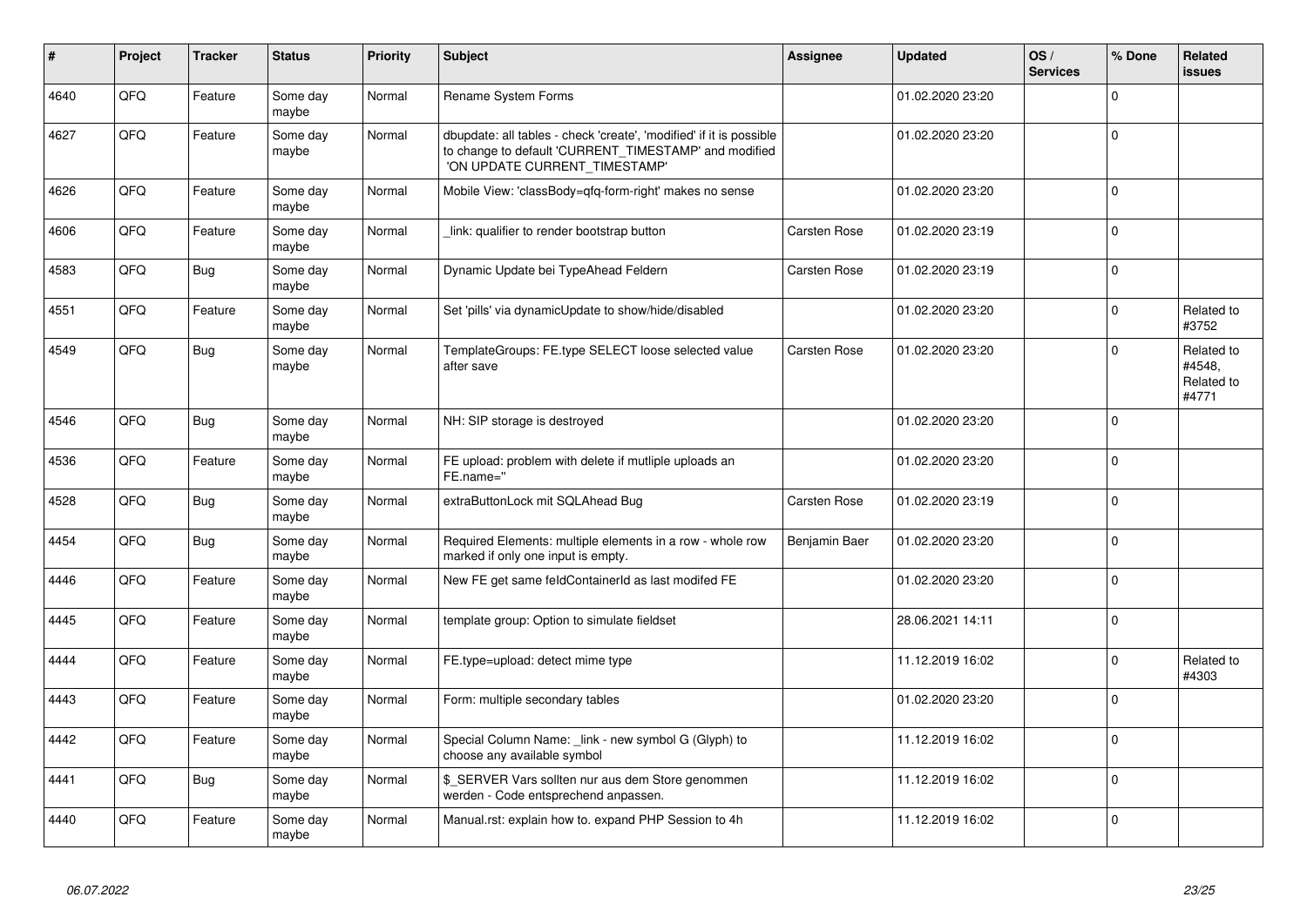| ∦    | Project | <b>Tracker</b> | <b>Status</b>     | <b>Priority</b> | <b>Subject</b>                                                                                                                                           | <b>Assignee</b>     | <b>Updated</b>   | OS/<br><b>Services</b> | % Done   | <b>Related</b><br><b>issues</b>             |
|------|---------|----------------|-------------------|-----------------|----------------------------------------------------------------------------------------------------------------------------------------------------------|---------------------|------------------|------------------------|----------|---------------------------------------------|
| 4439 | QFQ     | Feature        | Some day<br>maybe | Normal          | Log: report all actions fired by an FE Element, incl. the<br>original directive (slaveld, sqllnsert, )                                                   |                     | 01.02.2020 23:20 |                        | $\Omega$ | Related to<br>#4432.<br>Related to<br>#5458 |
| 4435 | QFQ     | Feature        | Some day<br>maybe | Normal          | Report: striptags - specify allowed tags                                                                                                                 |                     | 01.02.2020 23:20 |                        | $\Omega$ |                                             |
| 4433 | QFQ     | Feature        | Some day<br>maybe | Normal          | Log when SIP will be destroyed by QFQ for any (security)<br>reason                                                                                       |                     | 01.02.2020 23:20 |                        | 0        | Related to<br>#4432,<br>Related to<br>#5458 |
| 4420 | QFQ     | Feature        | Some day<br>maybe | Normal          | Client: Local Storage - store the changes of a form, local in<br>the browser.                                                                            | Benjamin Baer       | 11.12.2019 16:02 |                        | $\Omega$ |                                             |
| 4398 | QFQ     | <b>Bug</b>     | Some day<br>maybe | Normal          | Typeahead: mouse click in a prefilled input opens a single<br>item dropdown with the current value - click on it seems to<br>set the value, not the key. | Benjamin Baer       | 01.02.2020 23:20 |                        | 0        | Related to<br>#4457                         |
| 4365 | QFQ     | Feature        | Some day<br>maybe | Normal          | Multi Language: new way of config                                                                                                                        | <b>Carsten Rose</b> | 01.02.2020 23:20 |                        | 0        |                                             |
| 4349 | QFQ     | Feature        | Some day<br>maybe | Normal          | link download: downloaded external URL to<br>deliver/concatenate - check mimetipe and handle it correctly                                                | Carsten Rose        | 11.12.2019 16:02 |                        | 0        |                                             |
| 4343 | QFQ     | Feature        | Some day<br>maybe | Normal          | Link: Classifier to add 'attributes'                                                                                                                     | Carsten Rose        | 01.02.2020 23:20 |                        | 0        | Related to<br>#14077                        |
| 4330 | QFQ     | Feature        | Some day<br>maybe | Normal          | Error Message: report missing {{ / }} in sqlUpdate, sqlInsert,<br>sqlDelete, sqlAfter, sqlBefore in FE action elements.                                  | Carsten Rose        | 01.02.2020 23:20 |                        | $\Omega$ |                                             |
| 4328 | QFQ     | Bug            | Some day<br>maybe | Normal          | Error Message: Show FE name/number on problems in FE                                                                                                     | Carsten Rose        | 01.02.2020 23:20 |                        | 0        |                                             |
| 4293 | QFQ     | <b>Bug</b>     | Some day<br>maybe | Normal          | Download broken if token 'd:' is missing - but no error<br>message                                                                                       | Carsten Rose        | 11.12.2019 16:03 |                        | 0        | Related to<br>#7514                         |
| 4279 | QFQ     | <b>Bug</b>     | Some day<br>maybe | High            | config.linkVars lost                                                                                                                                     | Carsten Rose        | 03.05.2021 21:14 |                        | 0        |                                             |
| 4259 | QFQ     | Feature        | Some day<br>maybe | Normal          | Instant trigger a cron job                                                                                                                               | Carsten Rose        | 11.12.2019 16:03 |                        | 0        |                                             |
| 4258 | QFQ     | Feature        | Some day<br>maybe | High            | System Defaults: Forms                                                                                                                                   | Carsten Rose        | 03.05.2021 21:14 |                        | 0        |                                             |
| 4197 | QFQ     | Feature        | Some day<br>maybe | Normal          | Unit Test fuer JSON Stream von QuickFormQuery.php ><br>doForm()                                                                                          | Carsten Rose        | 11.12.2019 16:03 |                        | 0        |                                             |
| 4138 | QFQ     | Bug            | Some day<br>maybe | Normal          | _style fehlt                                                                                                                                             |                     | 11.12.2019 16:03 |                        | 0        |                                             |
| 4122 | QFQ     | Bug            | Some day<br>maybe | Normal          | file: Render Mode hat keinen Effekt                                                                                                                      |                     | 11.12.2019 16:03 |                        | 0        |                                             |
| 4092 | QFQ     | Bug            | Some day<br>maybe | Normal          | 1) Logging verbessern wann welches FE warum ausgefuehrt   Carsten Rose<br>wird, 2) Documentation: Best Practice Template Group                           |                     | 01.02.2020 23:19 |                        | 0        | Related to<br>#3504                         |